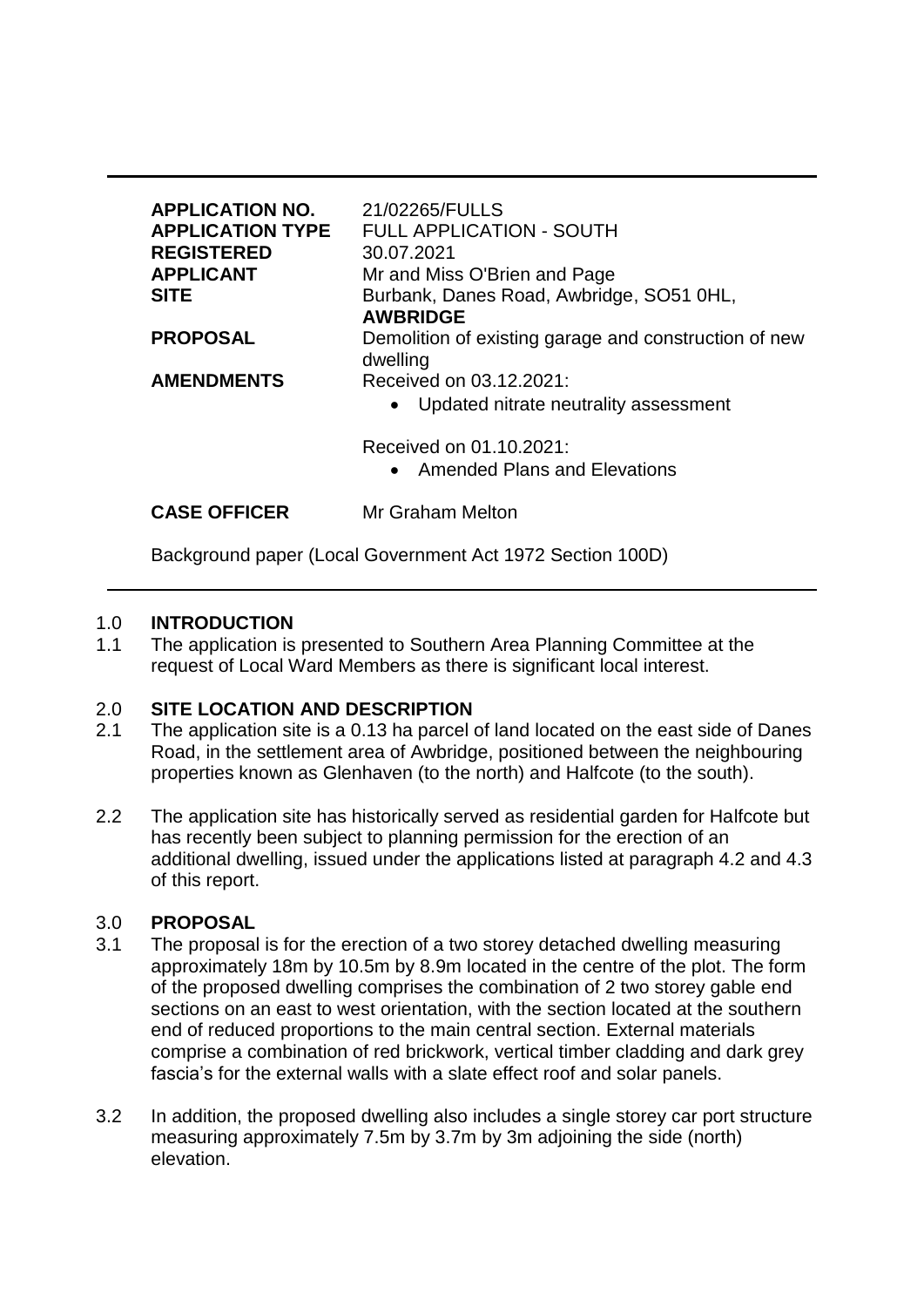3.3 The proposed development will utilise the existing vehicular access onto Danes Road and includes the installation of a replacement and additional package treatment plant located at the rear (east) of the application site.

# 4.0 **HISTORY**

- 4.1 **19/00946/FULLS** Attached mono-pitched single carport on Northern side of dwelling. *Permission subject to conditions and notes, decision issued on 05.06.2019.*
- 4.2 **18/03198/VARS** Vary condition 02 18/02128/FULLS (Erection of dwelling) to allow revised drawings to re-site the proposed dwelling 2m further into the site. *Permission subject to conditions and notes, decision issued on 24.01.2019*
- 4.3 **18/02128/FULLS**  Erection of dwelling. *Permission subject to conditions and notes, decision issued on 02.10.2018.*

# 5.0 **CONSULTATIONS**

- 5.1 **Ecology**  No objection subject to conditions.
- 5.2 **Environmental Protection**  No objection subject to conditions.
- 5.3 **Highways**  No objection.
- 5.4 **Natural England**  No objection subject to securing the proposed mitigation measures.
- 5.5 **Trees**  No objection subject to conditions.
- 6.0 **REPRESENTATIONS** Expired 03.01.2022
- 6.1 **Awbridge Parish Council**  Objection (summarised).

Impact on the character appearance of the area

• The proposal does not comply with criterion (a) of Policy E2 which requires that development does not have a detrimental impact on the appearance of the immediate area

# Impact on the amenity of residential property

- The proposal does not comply with criterion (a), (b) or (c) of Policy LHW4
- Criterion (a) requires that development provides for privacy and amenity of existing and proposed occupants
- Criterion (b) requires that development provides suitable private open space for the needs of residents
- Criterion (c) requires that development does not reduce the levels of daylight and sunlight below acceptable levels

# 6.2 **9 letters in total from various addresses** – Objection (summarised).

# Planning History

• Previous planning decisions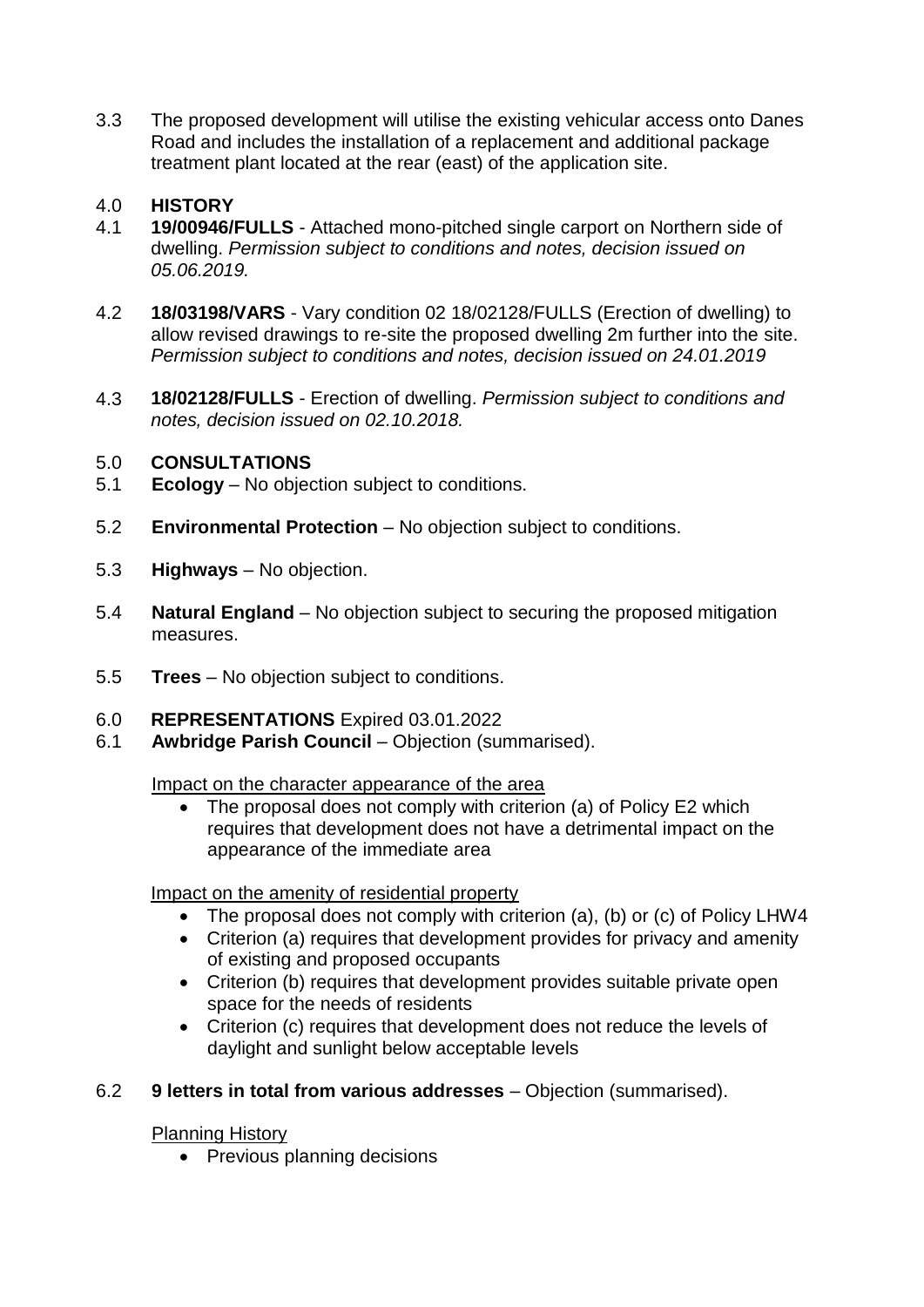- Approved scheme was amended to reduce ridge height to 7.5m following feedback from planning officers
- Government advice circulars
- Previously the council objected to the original height of the approved scheme before the amendment to lower the roof was accepted, do not understand why a new proposal should be allowed with a height taller than the original, previous proposal

Impact on the character and appearance of the area

- Design, over development, materials, character of the area
- Object to the scale and positioning of the proposed dwelling, amendments undertaken are marginal and do not overcome objections
- Proposal is significantly larger and sited further back than the previously approved schemes, will have a significant visual impact on the hill approach along Danes Road
- Proposal will look odd and oversized within the plot
- The infilling of houses on Danes Road is not what Awbridge needs, proposal should revert back to previously approved design that was based upon an elderly resident requiring level access
- The substantial increase in size and the positioning of the dwelling does nothing to protect the street scene in Danes Road
- Proposal will be seen as far down on Danes Road as Danes Court as demonstrated by the submitted drawings, resulting in a dominant appearance on the landscape
- Proposed ridge heights are 50% and 33% higher than the approved scheme, proposal cannot be considered a modest increase in height
- The overall size and design of the proposed dwelling is not in keeping with Halfcote and will serve to dominate this exist property, representing overdevelopment
- $\bullet$  Halfcote dates back to the 19<sup>th</sup> century and was originally constructed as a school
- Proposal does not integrate, respect or complement the land on which it sits in relation to scale, appearance and building style
- The proposal will be cut into the landscape along the northern boundary requiring a substantial retaining wall
- Impact on trees

# Impact on the amenity of residential property

Overlooking, loss of light, negative impact on outlook, noise

# *Privacy*

- Current proposal extends a further 1m into the application site, is 1.5m higher and is considerably larger than the previously approved scheme
- Increased scale and height will have a major detrimental effect on the immediate neighbours, Halfcote and Glenhaven, with overlooking of both properties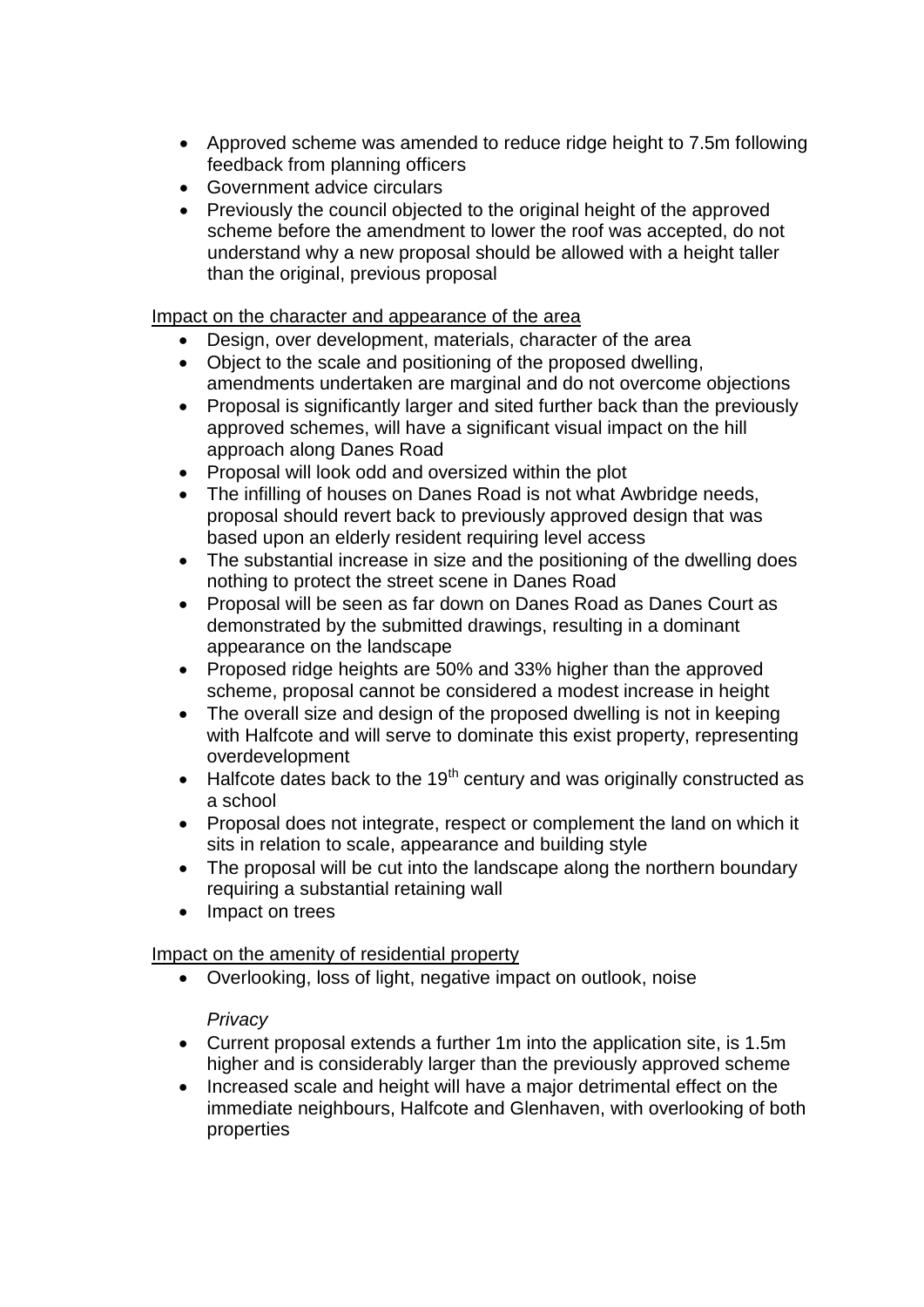- The redesign of the internal layout results in a 66% increase in the number of windows overlooking Halfcote including 2 bedrooms and a stairwell overlooking Halfcote's kitchen, master bedroom and children's play area of the garden
- With increase in height, any elevational windows need to be frosted or restricted in regards to opening on the boundaries to existing dwellings
- The proposal includes a staircase to the loft that could become habitable accommodation and potential overlooking of neighbouring properties through Permitted Development

# *Daylight/sunlight provision*

- Proposed dwelling will be 4-5m higher than Halfcote
- Additional height of approximately 1.8m will result in circa 200% increase in overshadowing of Glenhaven as demonstrated by submitted shade diagrams
- Query whether a BRE test has been applied to the proposal
- Do not consider that using the Spring Equinox is appropriate as this assumes that the sun will be blocked during winter months by properties to the side but this is not the case for the application site
- The change in the shadow diagram to March  $21<sup>st</sup>$  should not be used as a default as this only provides an average for the year as set out in British Standards BS EN 17037:2018
- Significant overshadowing of Glenhaven during winter months, particularly the kitchen and patio areas
- Overshadowing of the sky lantern serving the kitchen area of Glenhaven will adversely affect living conditions
- Source of heat for Glenhaven is an air source heat pump, proposal will block sunlight during winter months undermining the performance of the heat pump
- March average does not account for when the time of greatest need is for solar gain
- At the very least a BIM model should be created to show the true impact that Burbank will have on Glenhaven

# *Outlook/overbearing*

- Significant negative impact on the outlook of Glenhaven and Clovelly, blocking views across the fields
- Suggest that projection behind the building line is limited to single storey and the overall height remain as originally approved
- Proposal is less than 5m away from the shared boundary with Halfcote, the feeling of overbearing cannot be dismissed

# **Ecology**

- A number of ecology reports completed for properties aligning Danes Road, proposal has not accounted for any effect on flight or roosting patterns of bats
- Ecology report suggests hedgehog holes on all boundaries but this cannot be implemented as the applicant does not own the existing boundaries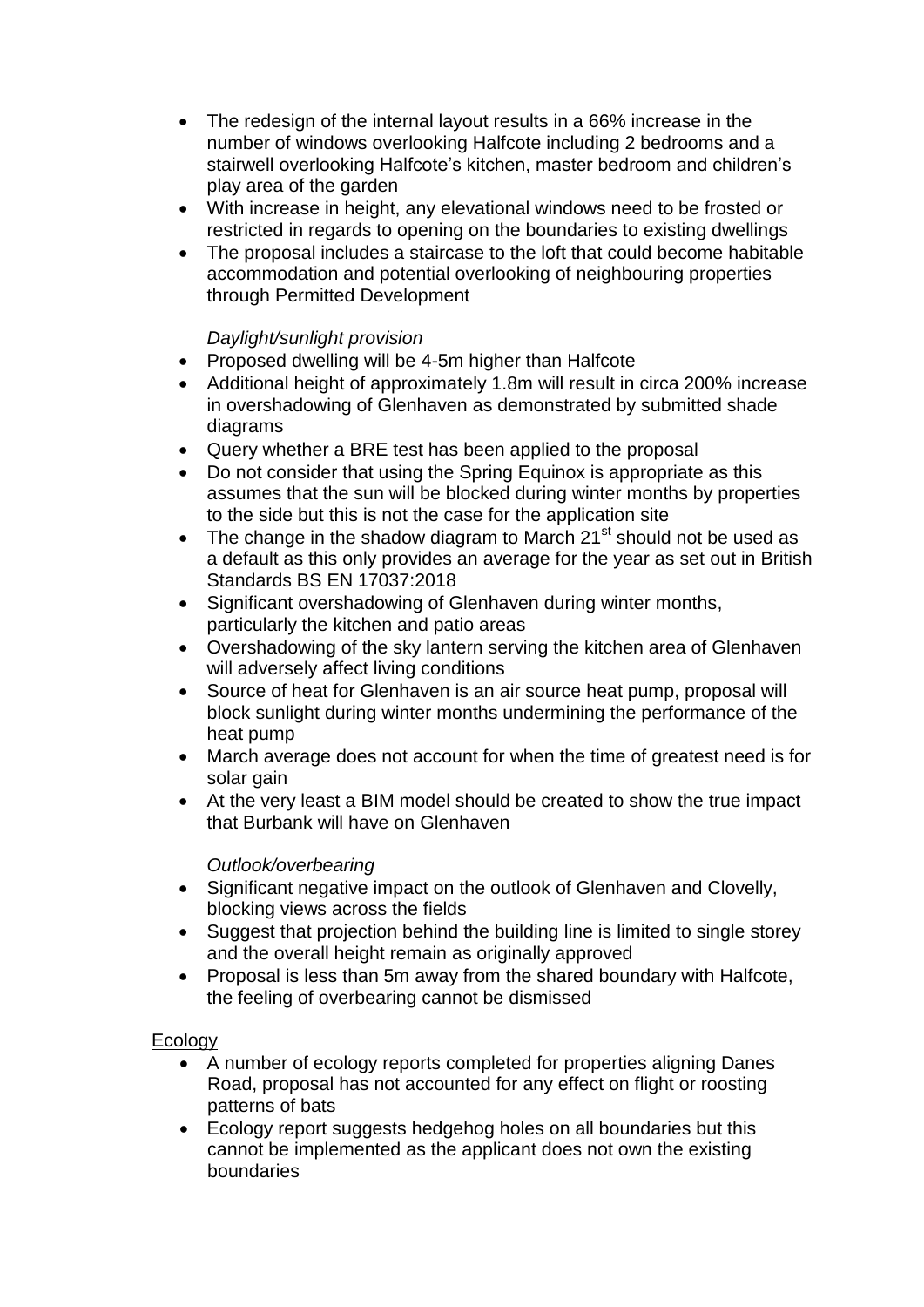# Impact on the general amenity of the area

- The drawings do not demonstrate where the package treatment plant will drain to
- Will the package treatment plant also need a watercourse and permit to discharge to public drainage?
- In the absence of manhole or level details, it is difficult to understand how it will be installed
- The siting of the air source heat pump is too close to the boundary with Halfcote, concerned that this is close to the master bedroom and will have a negative impact on the quality of living

### **Highways**

- Traffic generation and safety
- No vehicle tracking diagrams undertaken
- The proposed plans suggest space exists for 4 cars, however the entrance and parking area is shared with Halfcote and the presence of 4 cars will not allow for vehicles to turn onsite and exit in a forward gear onto Danes Road, creating a safety risk in already busy road
- Possible that 7 cars will be using access without accounting for visitors
- Danes Road is particularly congested at school drop off/pick up

### Other Matters

- TVBC should give careful consideration to granting permission to the proposed increase in size of the property as this could set a dangerous precedent for future planning
- The architect has attempted to make Burbank look like a separate entity on separate land from Halfcote
- The quality of the 3D rendering drawings is very poor

# 7.0 **POLICY**

7.1 Government Guidance

National Planning Policy Framework (NPPF) National Planning Practice Guidance (NPPG)

# 7.2 Test Valley Borough Revised Local Plan (2016) (TVBRLP)

Policy SD1: Presumption in Favour of Sustainable Development Policy COM2: Settlement Hierarchy Policy E1: High Quality Development in the Borough Policy E2: Protect, Conserve and Enhance the Landscape Character of the Borough Policy E5: Biodiversity Policy E7: Water Management Policy E8: Pollution Policy LHW4: Amenity Policy T1: Managing Movement Policy T2: Parking Standards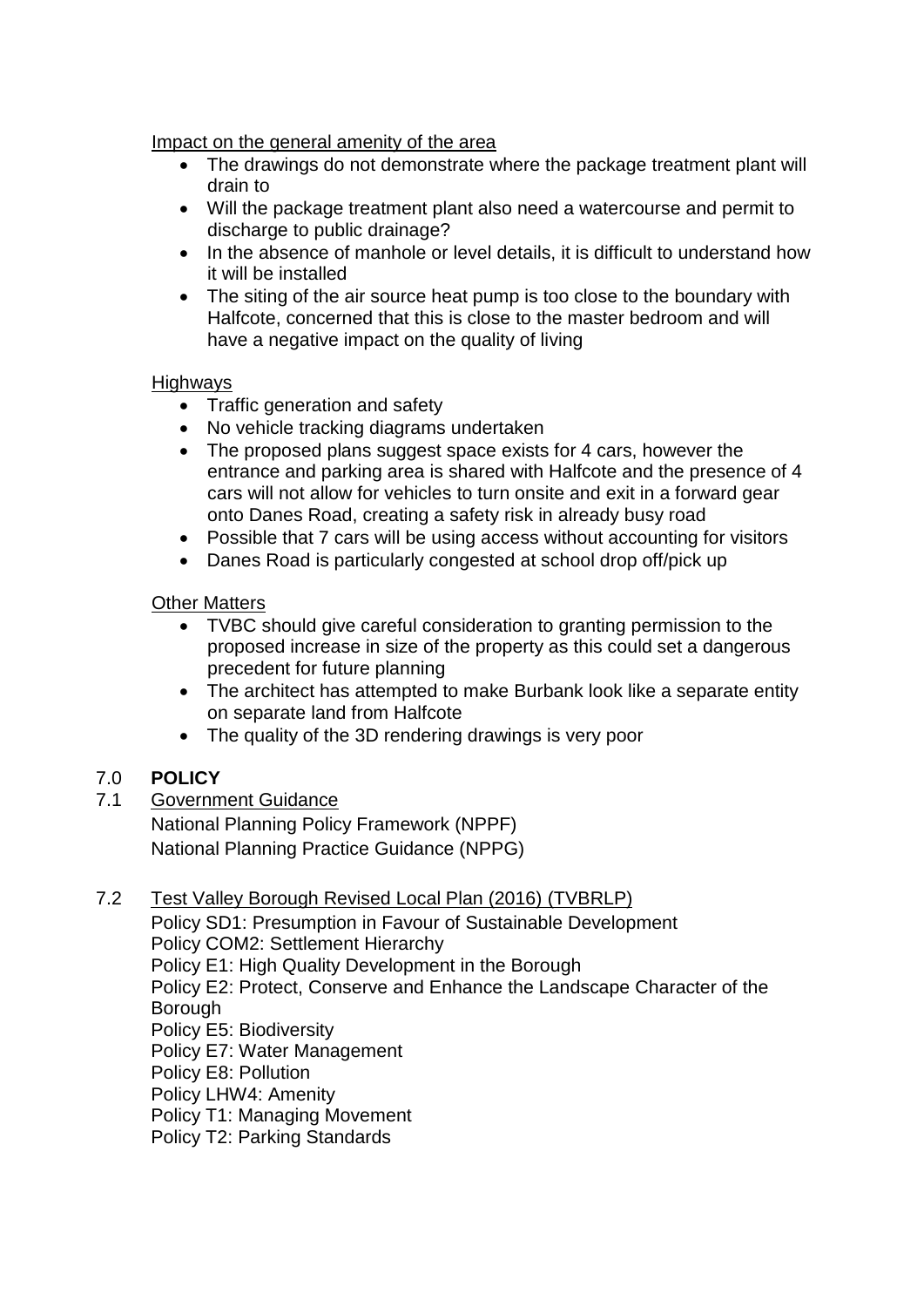# 8.0 **PLANNING CONSIDERATIONS**

- 8.1 The main planning considerations are:
	- Principle of development
	- Planning history
	- Impact on the character and appearance of the area
	- Impact on the amenity of residential property
	- Ecology
	- Water Management
	- Impact on the general amenity of the area
	- Highways
	- Other matters

### 8.2 **Principle of development**

The application site lies within the settlement boundary of Awbridge as defined on the Inset Maps of the TVBRLP. In accordance with Policy COM2 of the TVBRLP, development is permitted provided the proposal is appropriate to other policies of the Revised Local Plan. The proposal is assessed against relevant policies below.

### 8.3 **Planning History**

As set out in section 4 above the application site has been subject to recent permissions for the erection of an additional dwelling onsite, although it is acknowledged that the previously approved schemes represent a substantially different design to that currently proposed. Third party representations have queried how the current proposal can be considered acceptable given the substantial differences with the previously approved schemes. However, each planning application needs to be assessed on its own individual merits against the relevant planning policy and is not bound to replicate previously approved schemes. The assessment of the current proposal against the relevant planning policy is undertaken below,

### 8.4 **Impact on the character and appearance of the area**

The application site is accessed via Danes Road which serves to provide the main public vantage point of the proposed development. Viewpoints of the application site from this public highway comprise both those available from the immediate vicinity of the vehicular access point, in addition to the longer distance views of the rear (east) section of the application site when approaching from the south.

8.5 Currently, the immediate views of the application site are seen in the context with the neighbouring properties to the north and this existing street scene is predominantly characterised by detached two storey dwellings with a consistent set back distance from the public highway. In addition, due to the change in ground levels, the ridge heights of the respective properties result in a staggered appearance decreasing from north to south.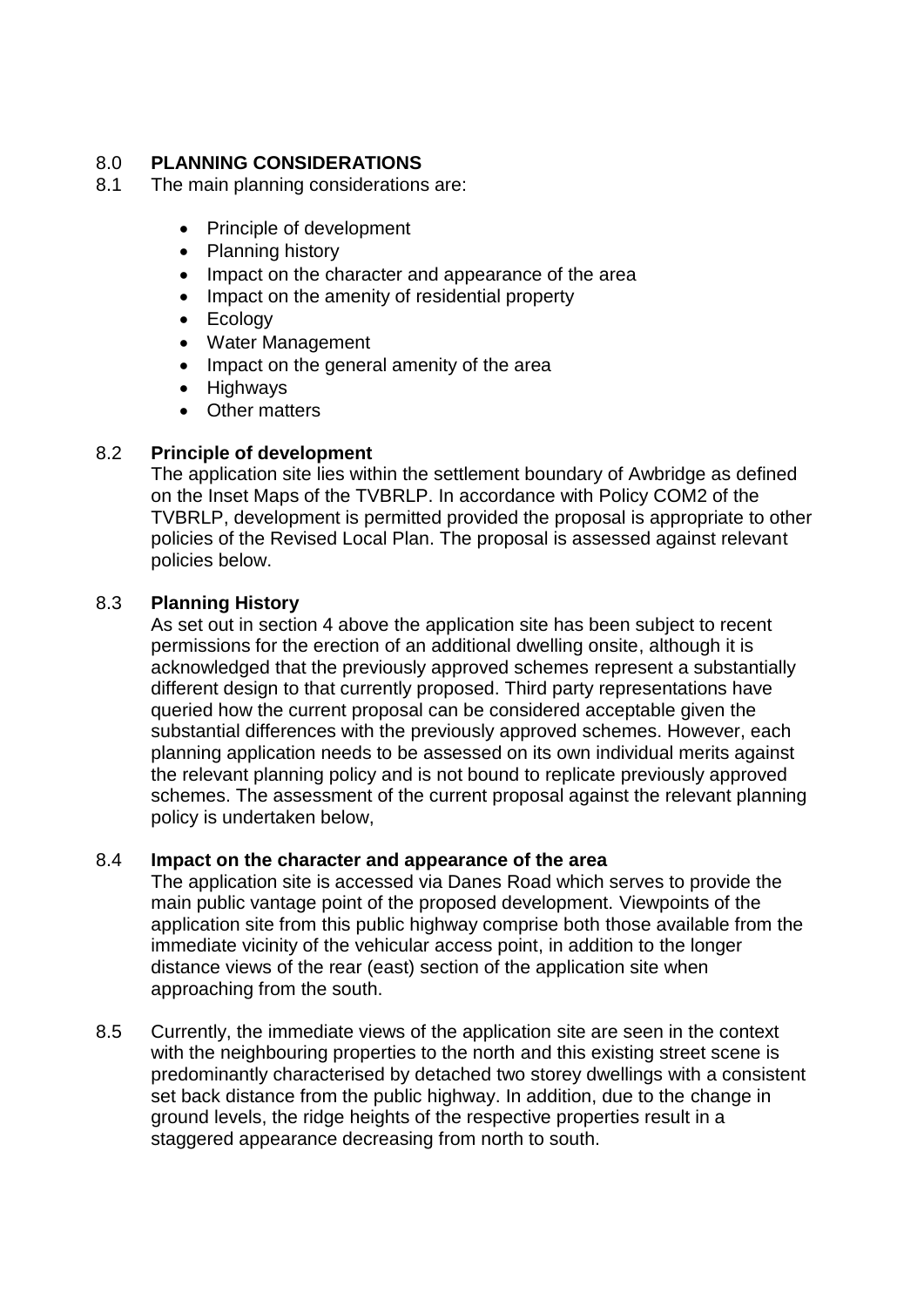- 8.6 The existing dwelling Halfcote is an exception to this arrangement as the property is orientated with the side rather than the front elevation facing Danes Road and consequently, is positioned in closer proximity to the public highway than the other existing dwellings. As Halfcote is the most southerly dwelling on the east side of Danes Road within this part of the settlement area, its uncharacteristic layout serves as an end point marker for this particular section of the street scene.
- 8.7 Third party representations have raised concern that the layout, design and scale of the proposed dwelling represents overdevelopment and would result in visual detriment to the existing street scene. In particular, the objections received identify that the current proposal consists of a substantial increase in scale when compared to the previously approved schemes listed at section 4, including a substantial increase in ridge height.
- 8.8 With regard to the impact of the proposed development, the proposal will be located on land previously in use as residential garden and a driveway area serving Halfcote. The submitted plans demonstrate that the proposed dwelling comprises a detached, two storey property located to be set back at least 19m from Danes Road. Although it is acknowledged that this positioning is approximately 1.5m further infield than the front elevation of the neighbouring property Glenhaven, it is considered that the proposed layout and the retained set back distance reflects the characteristics of the settlement area identified above.
- 8.9 The proposed dwelling comprises two main sections, both two storey in scale and consisting of gable end designs orientated on a front (west) to rear (east) axis, with a resulting central valley between both sections. The southern section is of a reduced scale than the northern section and positioned slightly further away from the front (west) boundary of the plot. In terms of materials, slate effect roof tiles will be utilised throughout but the two sections will be distinguished through the use of vertical timber cladding for the northern section and red brick for the southern section. Additionally, a flat roof carport structure is proposed to adjoin the side (north) elevation of the proposed dwelling.
- 8.10 It is considered that the orientation of the design approach responds to the narrowness of the plot and ensures that a reasonable visual separation with both adjoining properties is maintained. The presentation of the gable end form to Danes Road reflects a design feature present on other existing properties such as Glenhaven and Brockwood and the variety of external materials will ensure that the overall appearance of the scale and massing will be broken up.
- 8.11 Whilst it is acknowledged that the current proposal represents an increase on the height of the previous approved schemes listed in section 4, the submitted street scene elevation drawing demonstrates that the proposal will maintain a staggered roof height effect when viewed in context with neighbouring properties. Consequently, it is not considered that the proposed design will result in any visual detriment when viewed from the section of Danes Road immediately adjacent to the application site.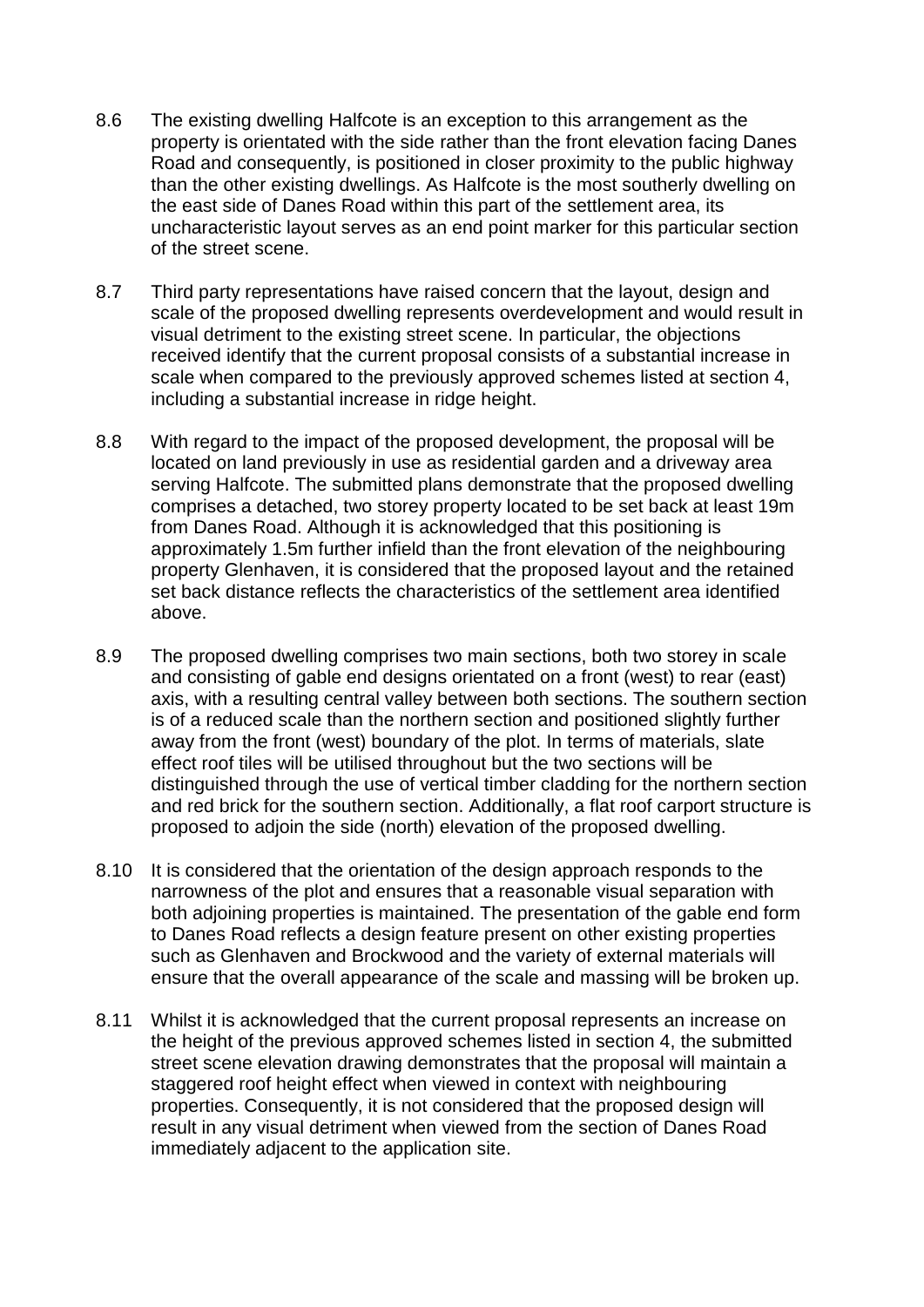- 8.12 With regard to the potential impact on longer distance views, the side (south) elevation will be visible when approaching the application site from the south due to its position on elevated ground. However, it is not considered that the appearance of the proposed dwelling from this viewpoint will be materially harmful on the wider landscape as the proposed development will be viewed in context with the existing dwellings. As a result, it is considered that the proposed scheme will avoid any materially significant visual intrusion on the wider landscape.
- 8.13 To ensure that the final specification of materials is of an appropriate quality, a condition has been imposed securing the submission of material samples for approval (condition no.8). Given the change in ground levels onsite, it is also considered necessary to impose a condition securing the submission of topographical information and the confirmation of finished floor levels to ensure that an satisfactory relationship with adjacent buildings (condition no. 7).
- 8.14 Following the assessment undertaken above, it is considered that the design of the proposed scheme is acceptable and will respect, complement and integrate with the settlement character of the area. Consequently, the application is in accordance with Policy E1 of the TVBRLP.

# 8.15 Trees

The application site is characterised by a number of mature trees predominantly located at the rear (east) of the application site and in support of the proposed scheme, an arboricultural impact assessment and method statement has been submitted. The submitted arboricultural assessment identifies that the proposed scheme will result in the loss of 3 existing trees but that their loss will not serve to harm the visual amenity of the area with the scope for additional replacement planting within the retained garden area.

8.16 As a result, subject to the imposition of conditions securing the implementation of protection measures to be installed during the associated construction phase (conditions no. 3 and 4) in addition to the submission of a landscape schedule and maintenance plan (conditions no. 9 and 10), it is considered that the proposed scheme will conserve and enhance the landscape character of the area. Consequently, the application is in accordance with Policy E2 of the TVBRLP.

### 8.17 **Impact on the amenity of residential property**

Policy LHW4 seeks to ensure that any development provides for the amenity of existing and proposed dwellings stating:

*Development will be permitted provided that:*

- *a) it provides for the privacy and amenity of its occupants and those of neighbouring properties;*
- *b) in the case of residential developments it provides for private open space in the form of gardens or communal open space which are appropriate for the needs of residents; and*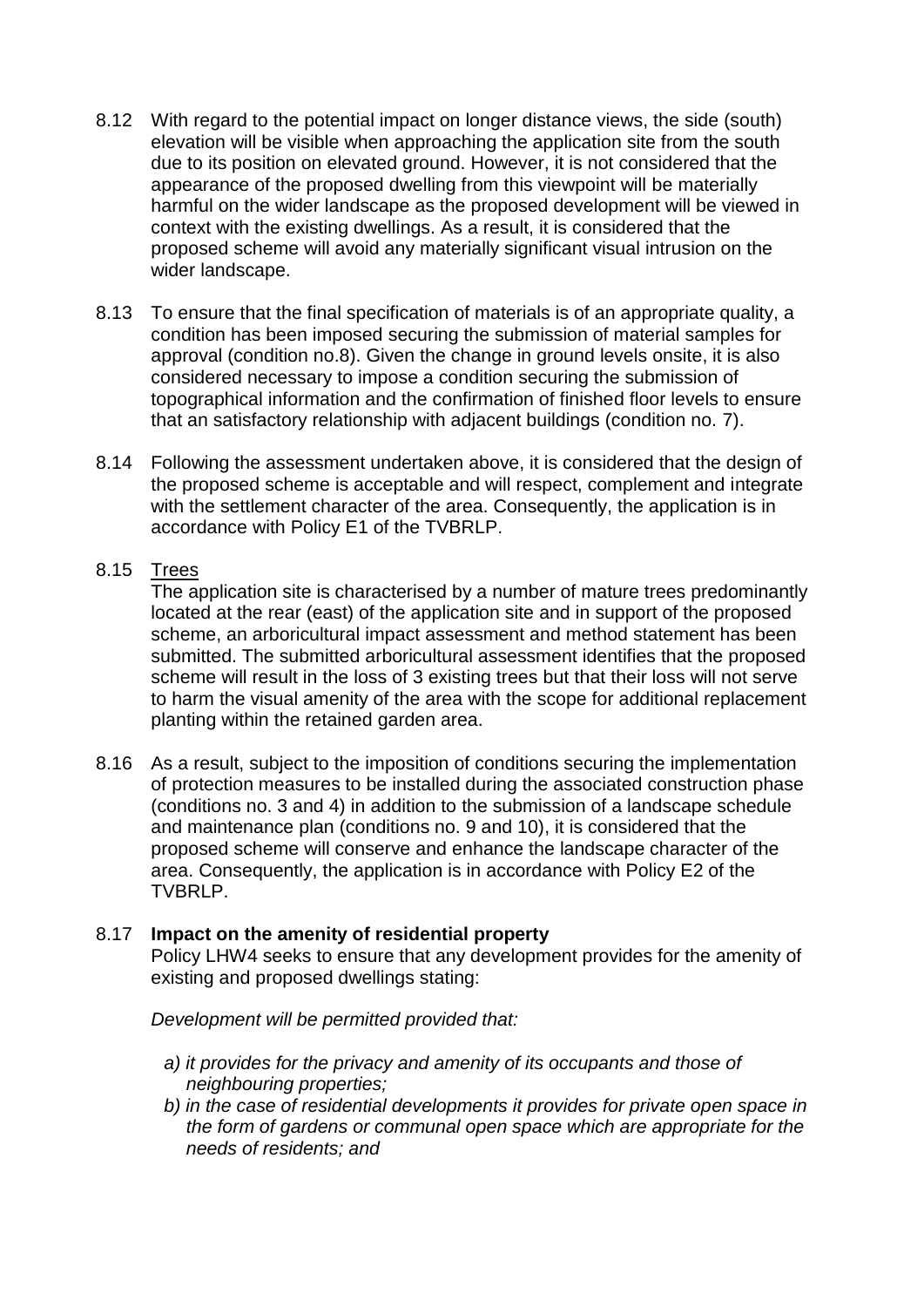- *c) it does not reduce the levels of daylight and sunlight reaching new and existing properties or private open space to below acceptable levels*
- 8.18 Impact on Halfcote

The existing dwelling Halfcote adjoins the front (west) section of the southern boundary of the application site and is orientated in a different manner to the other existing properties aligning Danes Road, with the front elevation facing towards the application site itself rather than the public highway. However, due to the setback distance of the proposed dwelling from the frontage of the application site, the proposal will be located in an offset rather than directly parallel to the front (north) elevation of Halfcote. Consequently, given this offset positioning to the north of Halfcote, it is not considered that the current level of daylight or sunlight provision for this adjoining property will be unacceptably reduced.

- 8.19 In addition, the appearance of the proposed dwelling at an oblique angle to the windows present in the front (north) elevation of Halfcote, will ensure that the current outlook from this neighbouring property is not adversely impacted in a materially significant manner. In addition, the proposed dwelling is also offset from the windows present in the side (east) elevation of Halfcote and therefore, it is not considered that the outlook from this part of the neighbouring property will be unacceptably compromised. As a result, it is considered that the presence of the proposed dwelling will avoid a materially significant overbearing impact on Halfcote.
- 8.20 With regard to privacy, the positioning of the proposed dwelling ensures that the windows present on the side (south) elevation will face the adjoining grassed field rather than serving to directly overlook Halfcote. Although it is acknowledged that it will be possible to obtain oblique views of Halfcote from the proposed windows present on the side (south) elevation, it is not considered that this represents a materially significant loss of privacy on the internal living conditions of the neighbouring property. With regard to the private garden area serving Halfcote, this is located to the rear (south) of the existing dwelling and therefore is largely obscured from any direct views by the neighbouring dwelling itself in addition to the existing boundary wall. As a result, it is considered that the proposed development will not trigger an unacceptable loss of privacy for the adjoining dwelling known as Halfcote.
- 8.21 It is noted that the concerns raised also relate to potential future development under Permitted Development and in particular, the impact from any possible loft conversion or habitable accommodation created at second floor. However, Permitted Development rights for loft conversions include a requirement for windows located in side elevations to be either obscurely glazed or positioned a minimum of 1.7m above the finished floor level. In addition, any proposed windows will not be located directly adjacent to the front (north) elevation of Halfcote and consequently, will avoid a significant perception of overlooking on the neighbouring property. Therefore, it is not considered necessary to remove Permitted Development rights to prevent any possible future development of the loft space on the side (south) elevation of the proposed dwelling.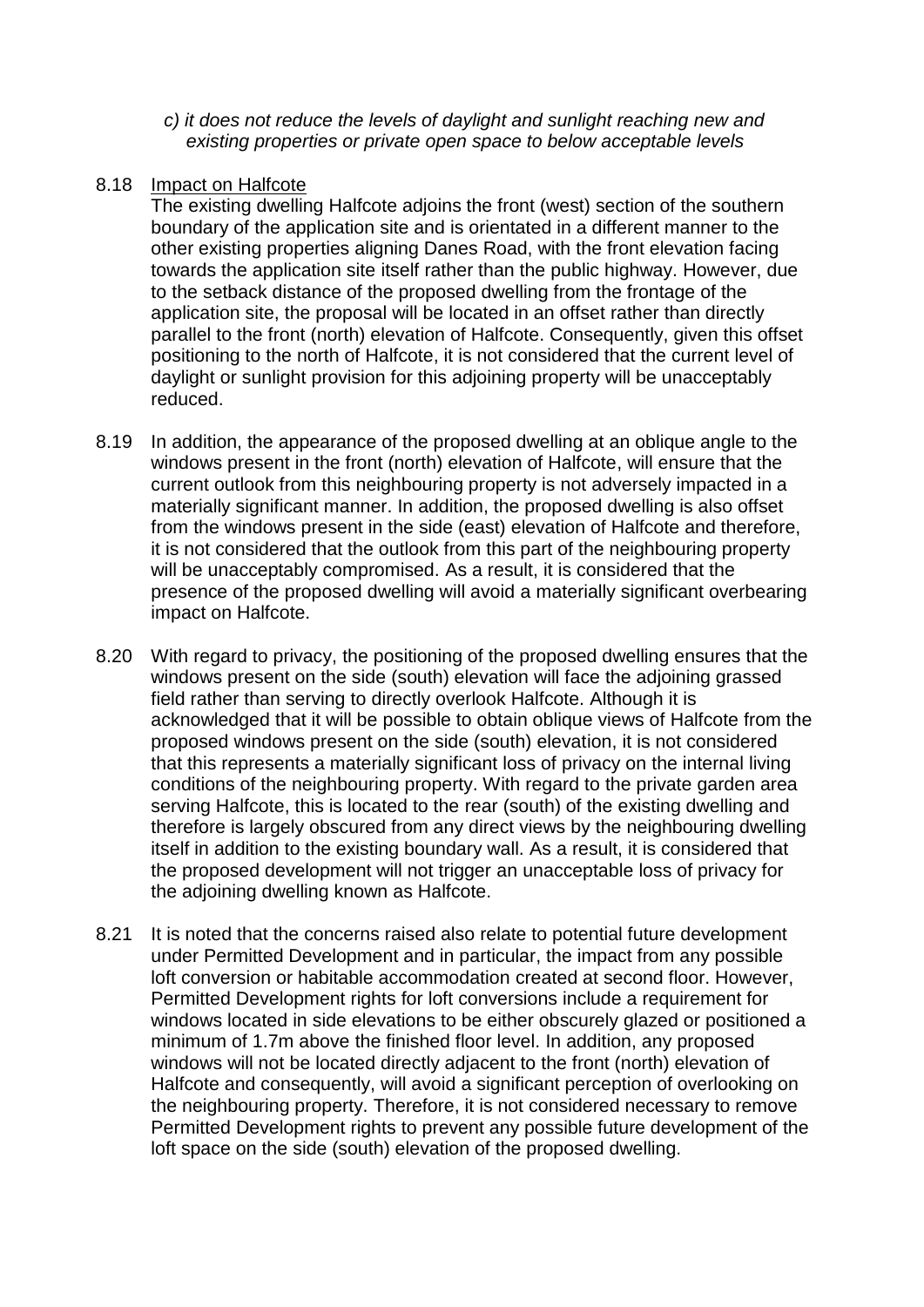8.22 Following the assessment undertaken above, it is considered that the proposed scheme sufficiently provides for the amenity of the neighbouring dwelling known as Halfcote.

#### 8.23 Impact on Glenhaven

The neighbouring property Glenhaven adjoins the application site to the north and third party representations have raised concern with regard to the potential impact on living conditions in relation to privacy, outlook, day light and sunlight provision. During the site visit undertaken to the neighbouring property, it was noted that a first floor balcony and patio area is located in close proximity to the shared boundary with the application site. In addition, third party representations have also identified a potential adverse impact arising from additional shadow falling on the air source heat pump located on the corresponding side (south) elevation of Glenhaven.

- 8.24 To inform the assessment of the potential impact on sunlight provision, the application is supported by shadow diagram analysis and in addition, a shadow diagram has been undertaken separately by the case officer. The results of the two shadow diagrams are broadly consistent and demonstrate that the proposed dwelling will ensure any additional overshadowing affecting the patio area adjoining the rear elevation and residential garden will be predominantly limited to the late afternoon hours.
- 8.25 Concern has been raised with regard to the use of 21<sup>st</sup> March as the reference point for the diagrams undertaken as this does not reflect the worst case scenario during winter months. However, it is not considered that an analysis centre on the worst case scenario is reasonable and the 21<sup>st</sup> March reference is the British Standard point, reflecting an average for the year. Consequently, it is considered that the methodology for assessing sunlight provision is appropriate and that the results of the assessment demonstrate that the resulting impact will not serve to trigger a materially significant loss of sunlight for Glenhaven.
- 8.26 The concern regarding the resulting impact on the performance of the neighbouring air source heat pump is noted, but no specific data has been provided to demonstrate how any additional shadowing impact will impact its current performance and operation. As such, it is considered unlikely that the proposal will serve to prevent the neighbouring air source heat pump from functioning although there may be a resulting impact on the efficiency of performance. However, further clarification from the planning agent and the Local Planning Authority's Building Control team on this matter has been sought and this will be provided within an update paper.
- 8.27 In terms of daylight provision, the corresponding side (south) elevation comprises a single external door and the first floor balcony includes an obscurely glazed privacy screen preventing direct views into the application site. Consequently, it is not considered that the presence of the proposed development will serve to result in an overbearing impact or materially significant loss of daylight provision or outlook.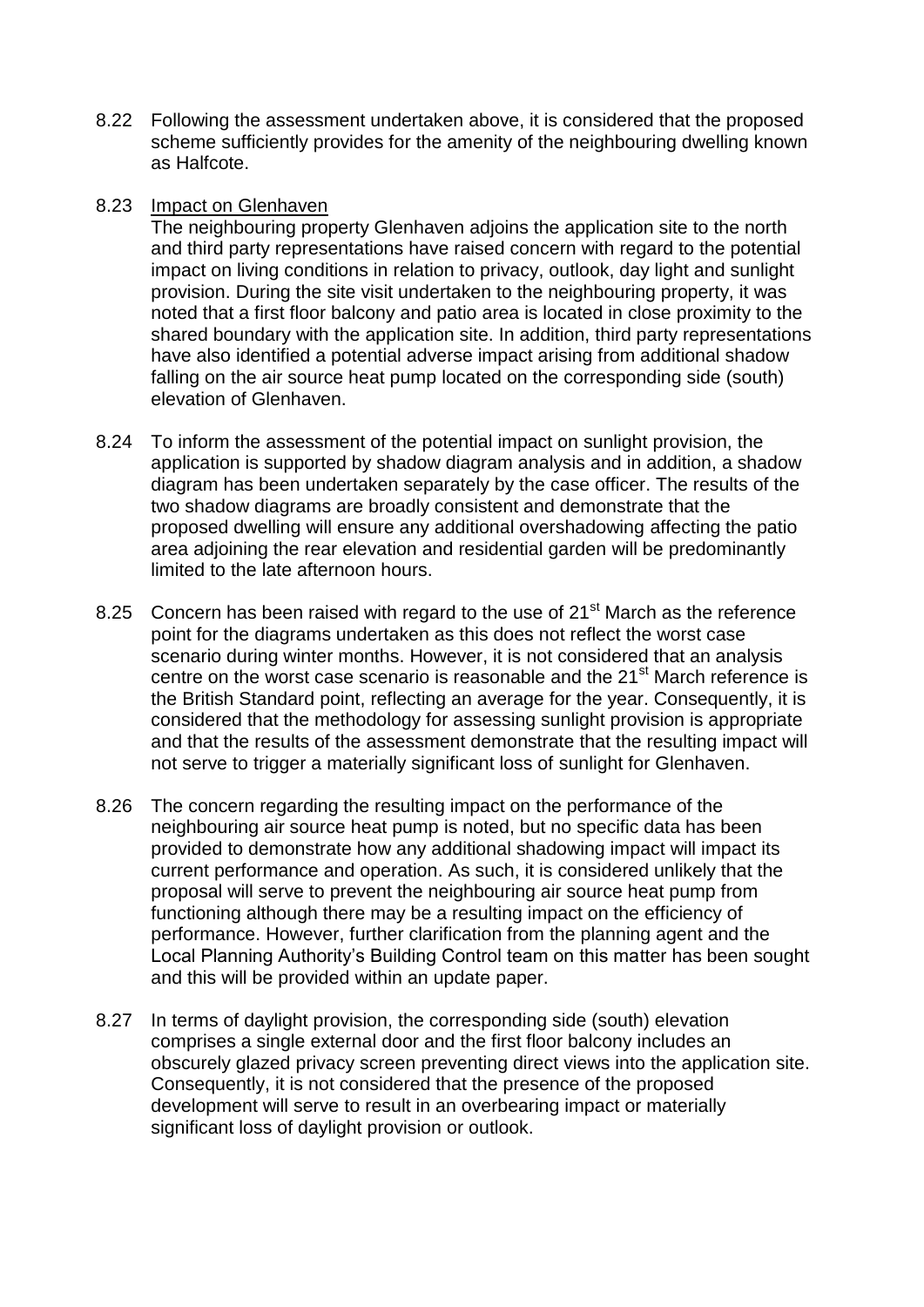- 8.28 The side (north) elevation of the proposed dwelling does include 3 first floor windows and therefore, it is considered necessary to secure the implementation of obscurely glazed, non-opening windows (unless the opening section is a minimum of 1.7m above the finished floor level) only in order to prevent any direct overlooking of the residential garden serving Glenhaven. Therefore, a condition has been imposed (condition no.15). Given that these windows are predominantly located opposite the neighbouring balcony with a privacy screen that prevents any direct views, it is not considered that the proposed windows will trigger a significant degree of perception of overlooking from the patio or garden area serving Glenhaven.
- 8.29 However given the sensitivity and amenity value of this area, it is considered necessary to remove Permitted Development rights for any potential subsequent loft conversion to ensure that the material harm from the perception of overlooking is not incurred by any associated windows, dormer windows or roof lights. This limitation has been imposed as condition no. 16 on the officer recommendation.
- 8.30 With regard to the fenestration on the rear (east) elevation, given the projection of the proposed dwelling significantly beyond the corresponding rear elevation of Glenhaven, it will not be possible to obtain direct views of the neighbouring patio area. Views of the end section of the residential garden serving Glenhaven will be possible from the proposed first floor balcony but the proposed design with the balcony recessed away from the rear (east) elevation prevents any direct views towards the neighbouring property. Consequently, it is not considered that there will be a materially significant loss of privacy from the proposed fenestration on the rear (east) elevation.
- 8.31 Following the assessment undertaken above, it is not considered that the proposed scheme will result in an adverse impact on the living conditions of Glenhaven with regard to sunlight and daylight provision, privacy or outlook.
- 8.32 Impact on other neighbouring properties Due to significant intervening distance between the proposed development and any other neighbouring properties it is not considered that the proposed scheme will serve to adversely impact living conditions, such as privacy, outlook, daylight or sunlight provision.
- 8.33 Impact on potential future occupants of the proposed dwelling The submitted site plan demonstrates the retention of an area measuring approximately 670sqm at the rear (east) of the application site to serve as a private garden area for the proposed dwelling. Consequently, it is considered that the proposed scheme sufficiently provides for the amenity of potential future occupants.

### 8.34 **Ecology**

# **Onsite biodiversitv**

The application is supported by an Ecological Impact Assessment (4Woods Ecology, July 2021) which assess the current status of the application site and the potential impact of the proposed scheme on protected species and habitats.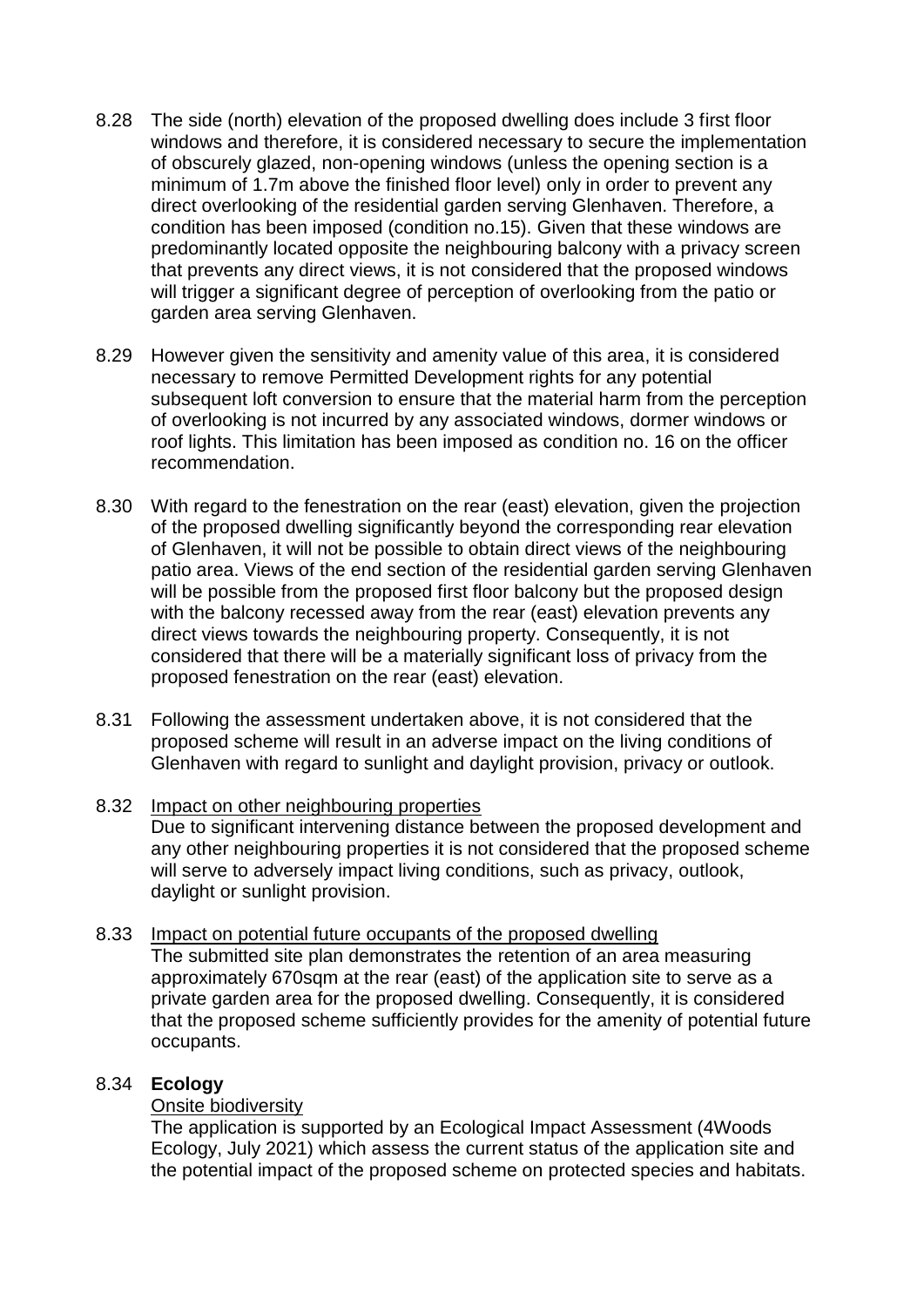The details of this submitted assessment in relation to specific species is set out below.

8.35 *Bats*

Bats are protected under UK law by the Wildlife and Countryside Act 1981 (as amended) and under EU law by the Habitats Directive, which is transposed into UK law by the Conservation of Habitats and Species Regulations 2017 (as amended, commonly referred to as the Habitat Regulations). Local Planning Authorities are required to engage with the Regulations which state that planning permission should be granted (other concerns notwithstanding) unless:

- a) The development is likely to result in a breach of the EU Directive; and
- b) If a breach is considered likely, that the development is unlikely to be granted an EPS licence from Natural England to allow the development to proceed under a derogation from the law.
- 8.36 *Is the development likely to result in a breach of the EU Directive?* The proposed development will result in the loss of a day roost for common pipistrelle. If avoidance measures are not taken then the work has the potential to kill or injure individual bats and the proposed scheme will therefore result in a breach of the EU Directive.
- 8.37 *Is the development unlikely to be licensed?* An EPS licence can only be granted if the development proposal is able to meet the following three tests:
- 8.38 1. The consented operation must be for 'preserving public health or public safety or other imperative reasons of overriding public interest including those of a social or economic nature and beneficial consequences of primary importance for the environment (Regulation 53(2) (e)).

In this instance, the proposed scheme will result in the provision of housing in a sustainable location, within a settlement boundary as defined by the TVBRLP. The proposals would help to meet the housing provision as required by policy COM1 of the TVBRLP. This would amount to an overriding social and economic public interest. It is considered therefore that this test can be met.

8.39 2. There must be no satisfactory alternative (Regulation 53(9)(a)).

An alternative would be to provide housing on a different site. However, the applicant has confirmed that they do not control any other land within the locality that is capable of supporting the proposals. It is not certain that any other sites within the settlement boundary would come forward and would be suitable for the proposed development. Alternative sites could be available outside of the settlement boundary (defined as countryside) however such sites are not considered to be in a sustainable location. Policy COM2 of the TVBRLP would not allow the development of such sites for general housing purposes. In relation to a 'do nothing' approach, this would not contribute towards the provision of housing as set out in the TVBRLP. As a result of the above, it is considered that there is no satisfactory alternative to the proposed development. It is considered that this test can therefore be met.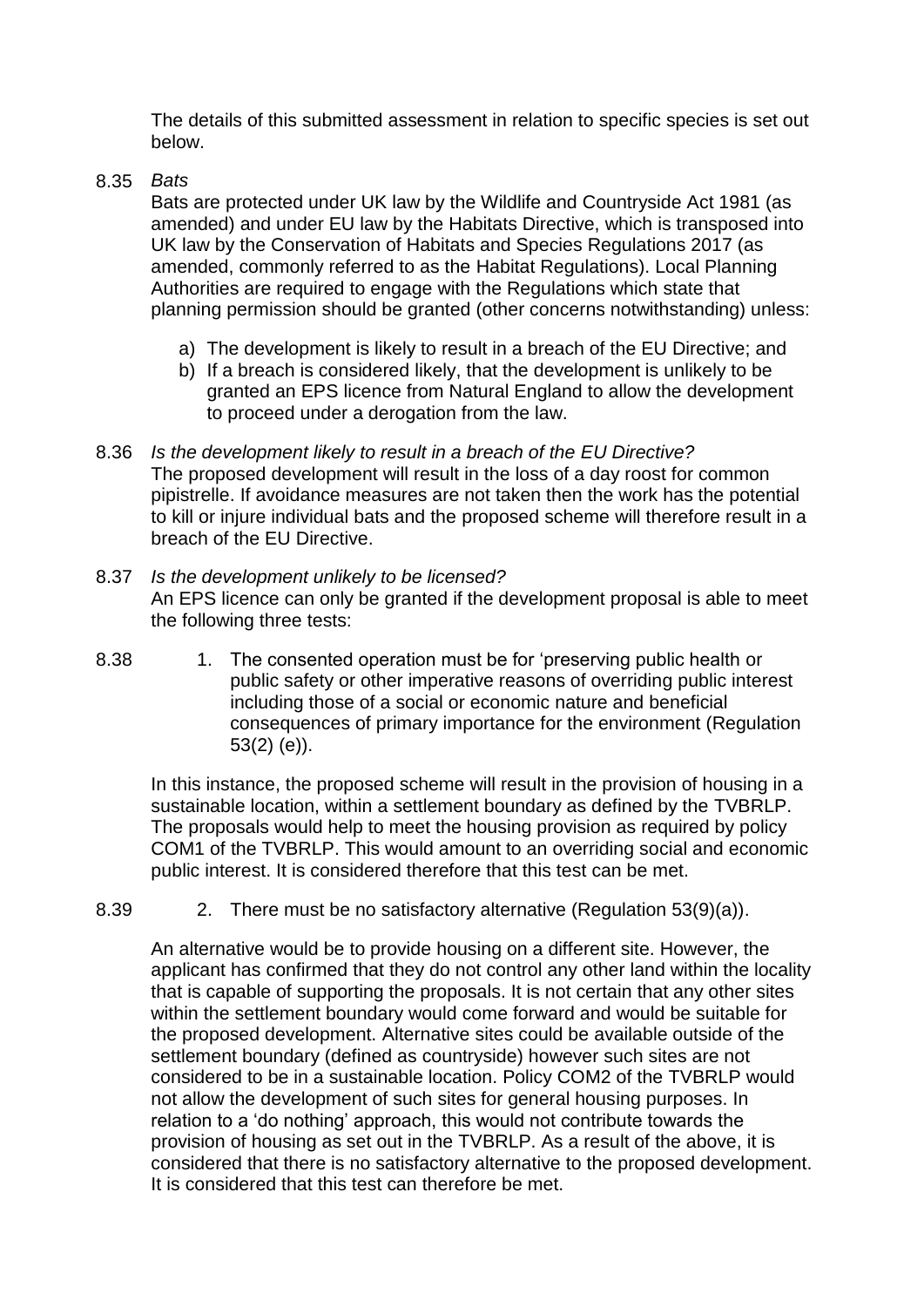8.40 3. The action authorised 'will not be detrimental to the maintenance of the population of the species concerned at a favourable conservation status in their natural range (Regulation 53(9)(b)).

In order to assess the proposed development against the third test, sufficient details must be must be submitted to demonstrate how killing or injury of bats will be avoided and how the impacts to bats or bat roosts will be addressed. Alternatively, in the event that the loss of a bat roost will be incurred then the submitted details must demonstrate how its loss will be sufficiently compensated. In this instance, a detailed method statement and strategy is provided that includes methods to be followed during the construction of the proposed development to ensure bats are not disturbed, killed or injured, together with new roosting opportunities to be provided through the installation of an integrated bat roost on the rear elevation of the proposed dwelling.

- 8.41 The Council's ecologist has been consulted on the proposed mitigation and compensation strategy and has confirmed that they have no objections provided the strategy is secured through an appropriately worded condition (condition no. 6) on any permission. As such, it is considered that the third test can be met likely that an EPS licence would be granted.
- 8.42 A third party representation has raised concern that the flight path and roosting patterns of bats has not been accounted for but as set out above, it is considered that the submitted Ecological Impact Assessment sufficient analyses the potential impact and requirement for mitigation measures in relation to this protected species.

#### 8.43 *Birds*

The submitted ecology assessment identifies the requirement for vegetation clearance to be undertaken outside of bird nesting season and the proposed scheme includes the provision of an additional bird box within the eaves of the proposed dwelling. As such, it is considered that the proposal will not materially harm birds.

#### 8.44 *Reptiles*

The existing grassland areas will be maintained and kept short to prevent the presence of reptiles within the locality of the proposed development. Consequently, it is not considered that the proposal will serve to adversely impact reptiles.

### 8.45 *Hedgehogs*

Third party representations have raised concern regarding applicant's ability to deliver the proposed implementation of hedgehog holes to be installed within the existing boundary fencing. However, in the event that the issue of boundary ownership prevents the installation of these features the proposed enhancement measures include the installation of a hedgehog home within the application site and it is considered that this measure alone is sufficient.

8.46 Following the assessment undertaken above, it is considered that the proposed scheme will not serve to adversely impact any protected species or habitats onsite.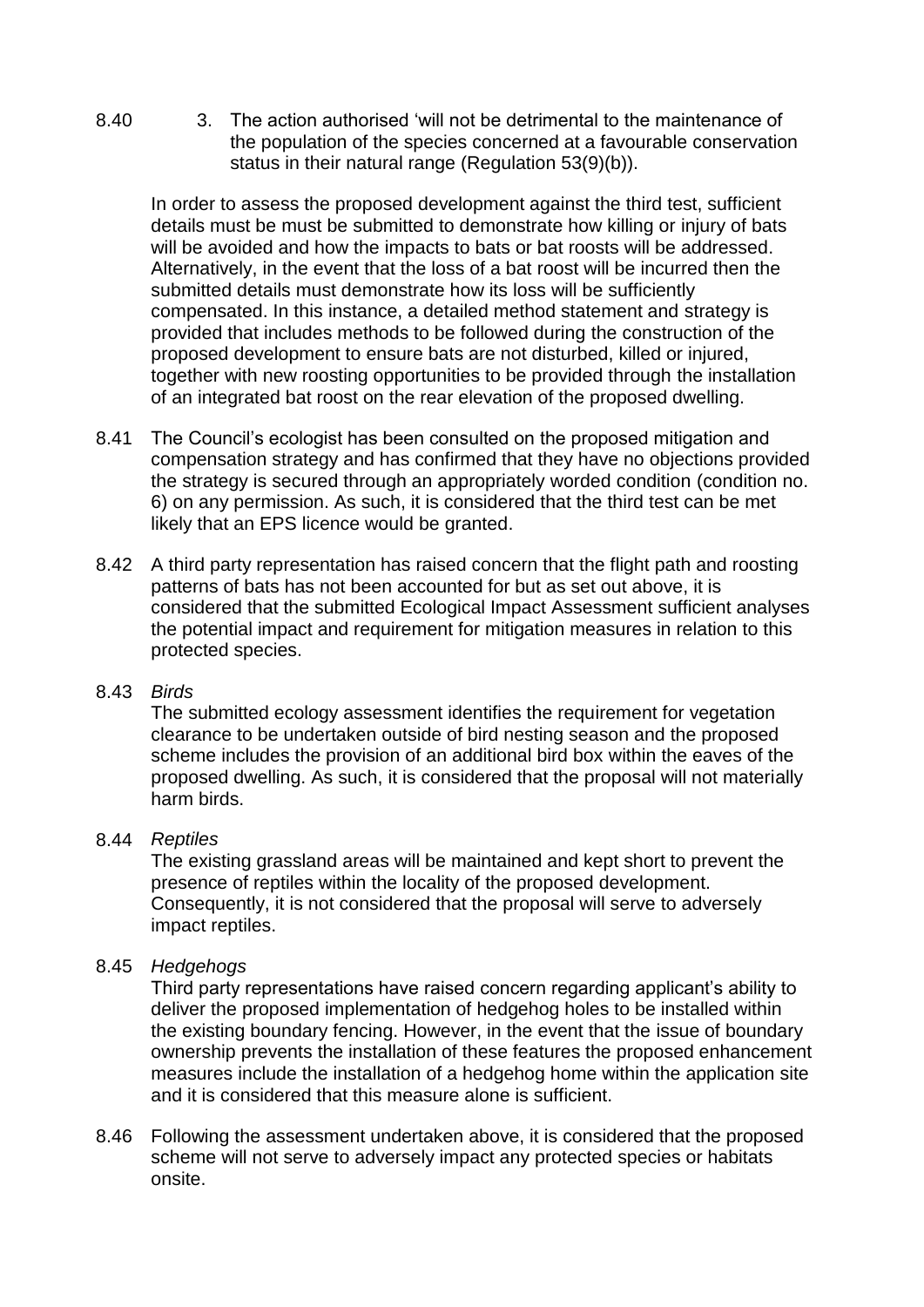# 8.47 Offsite biodiversity: Mottisfont Bats SAC

The application site lies within the (7.5km) buffer zone of the Mottisfont Bats SAC and therefore, an assessment of the potential impact of the proposed development on this designated site was completed as part of the Appropriate Assessment undertaken. The submitted ecology survey, as referenced above, identifies that the proposed development does not serve to comprise any typical bat roosting and foraging habitat onsite with the exception of the demolition of the existing garage. However, the loss of this existing habitat will be mitigated against through the delivery of a replacement roost located on the rear (east) elevation of the proposed dwelling as identified above.

8.48 Consequently, and in conjunction with the significant intervening distance between the application site and vegetation aligning river corridors, it is considered that any likely significant adverse impact will be avoided. With regard to any potential impact arising from the ongoing occupation of the proposed dwelling, it is considered that the submission of specification details for any external lighting will be sufficient to ensure that an adverse impact from light spill is avoided. As a result, it is not considered that the proposed scheme triggers a likely significant impact on the Mottisfont Bats SAC or associated buffer zone.

### 8.49 Offsite biodiversity: Solent and Southampton Water SPA *Nutrient Neutrality*

Natural England advises that there are high levels of nitrogen and phosphorus input to the water environment of the Solent region caused by wastewater from existing housing and from agricultural sources and that these nutrients are causing eutrophication at the designated nature conservation sites which includes the Solent Water SPA. This results in dense mats of green algae that are impacting on the Solent's protected habitats and bird species.

8.50 Natural England further advises that there is uncertainty as to whether new housing growth will further deteriorate designated sites. Work on this issue is on-going with the local planning authorities, the Environment Agency and the water companies. That may lead to identified mitigation measures in the future. However, no mitigation strategy has yet been developed and no interim approach has yet been set up by Test Valley Borough Council. In the meantime, Natural England advises that one way to address the uncertainty is to achieve nutrient neutrality whereby an individual scheme would not add to nutrient burdens.

In this instance, the application site includes the package treatment plant serving the existing dwelling known as Halfcote. To identify the current level of nitrate loading generated by the existing package treatment plant a calculation was undertaken in accordance with the standard methodology issued by Natural England. This calculation identified that the existing package treatment plant serving Halfcote generates 13 kg/TN/yr.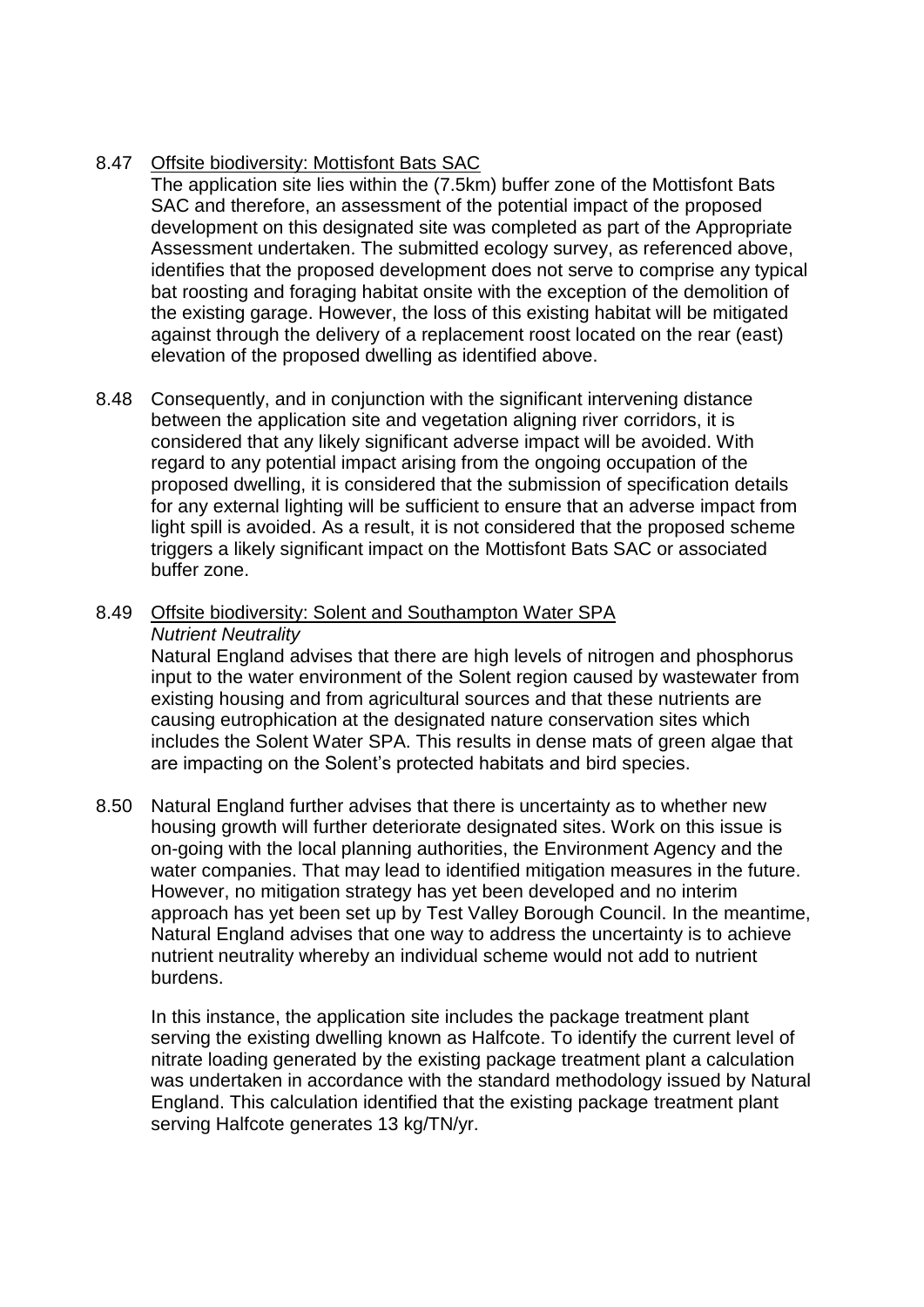- 8.51 In order to deliver a reduction in the current level of nitrate loading, it is proposed to replace the existing package treatment plant with new package treatment plants delivering a greater performance in nitrate removal individually allocated to Halfcote and the proposed dwelling. As a result of the improved performance of the new package treatments in reducing the amount of nitrate loading when compared to the existing plant, the calculation identifies that the overall output will be 2.2 kg/TN/yr. Consequently, the replacement of the existing package treatment plant delivers a reduction of 10.8 kg/TN/yr despite the overall increase in net dwellings onsite.
- 8.52 To deliver the level of certainty required by the Habitats Regulations, it is considered necessary to secure the implementation and ongoing maintenance of the package treatments plants to serve both the existing and proposed dwelling by the completion of a legal agreement. This legal agreement will include a restriction on the occupation of the proposed development prior to the installation of the replacement package treatments. The completion of the legal agreement is included as part of the officer recommendation outlined below.
- 8.53 On the basis of the proposed mitigation strategy outlined above, an appropriate assessment has been completed concluding that the proposal would achieve nutrient neutrality, with no objection being raised by Natural England to the conclusions reached. As a result, the proposed development would not result in adverse effects on the Solent designated sites through water quality impacts arising from nitrate generation.

#### 8.54 *Recreational pressure*

The application site is located outside of the 5.6km buffer zone of the Solent and Southampton Water SPA and therefore, it is not considered that there will be any additional impact arising from recreational pressure.

### 8.55 Offsite biodiversity: New Forest SPA

#### *Recreational Pressure*

The proposed development will result in a net increase in residential dwellings within 15km of the New Forest SPA. This distance defines the zone identified by recent research where new residents would be considered likely to visit the New Forest. The New Forest SPA supports a range of bird species that are vulnerable to impacts arising from increases in recreational use of the Forest that result from new housing development. While clearly one new house on its own would not result in any significant effects, it has been demonstrated through research, and agreed by Natural England that any net increase (even single or small numbers of dwellings) would have a likely significant effect on the SPA when considered in combination with other plans and projects.

8.56 To address this issue Test Valley Borough Council has adopted an interim mitigation strategy that has been agreed to fund the delivery of a new strategic area of alternative recreational open space, one that would offer the same sort of recreational opportunities as those offered by the New Forest. Therefore, it is considered necessary and reasonable to secure the appropriate contribution of £1,300. However, in this instance, the financial contribution has previously been secured as part of the planning permissions under the applications listed at paragraph 4.2 and 4.3 of this report. Therefore, it is not necessary to secure a new financial contribution for the current application.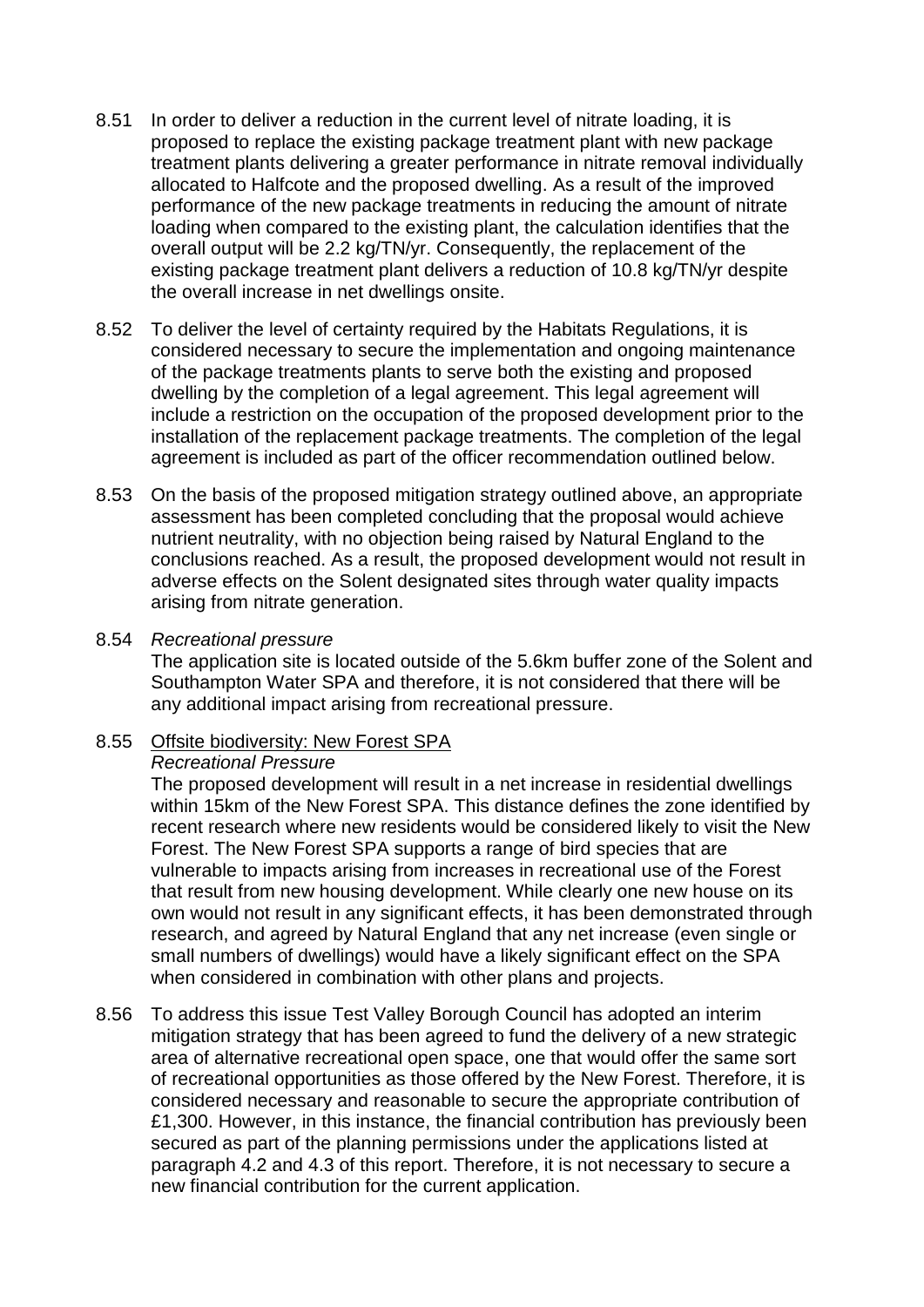### 8.57 Conclusion

Following the assessment undertaken above, including the completion of an appropriate assessment reviewed by Natural England, it is considered that the proposed scheme will avoid any adverse impact on protected species or habitats either through direct impacts onsite or indirect impacts on designated sites within the locality. Therefore, the application is in accordance with Policy E5 of the TVBRLP.

### 8.58 **Water Management**

The application site is located within Flood Zone 1 and therefore, it is considered that the position of the proposed development is appropriate with regard to flood risk. Furthermore, the proposed dwelling will not be located in a position that compromises water quality assets.

8.59 There is scope for surface water to be directed towards the substantial retained garden area and existing drainage infrastructure and as such, the proposal will avoid any significant increase risk of surface water flooding. In addition, to ensure that the proposed dwelling achieves the required rate of water efficiency a condition has been imposed on the officer recommendation (condition no. 5). Consequently, the application is in accordance with Policy E7 of the TVBRLP.

#### 8.60 **Impact on the general amenity of the area** Foul Drainage

The proposed site plan demonstrates that the proposed package treatment plants will be located at the rear (east) of the plot within the area to be retained as private garden area. The package treatment plant serving Halfcote will connect to the existing foul drainage infrastructure and the completion of the legal agreement as identified in the nitrate neutrality section above will ensure that it will be installed prior to occupation of the proposed development and maintained in accordance with an agreed maintenance schedule.

8.61 To ensure that there is no adverse noise impact from the operation of the package treatment plants, a condition has been imposed securing the submission of specification details and associated noise mitigation measures (condition no. 13). With these details secured, it is considered that the proposed foul drainage arrangement is acceptable and will avoid any adverse pollution impact on the general amenity of the area.

# 8.62 Noise

A third party representation has been received raising concern that the proximity of the proposed air source heat pump will serve to harm the living conditions of the existing dwelling Halfcote, due to the associated noise from its operation.

8.63 In response to this concern, it is noted that the air source heat pump will be located at the western end of the side (south) elevation and therefore will be in close proximity to the neighbouring property. Given that the air source heat pump will be serving a single dwelling and the scope for installing mitigation measures such as enclosures around plant equipment, it is considered that an acceptable arrangement that avoids harming the living conditions of the neighbouring property is a realistic prospect. However, to ensure that a materially significant noise disturbance on the neighbouring property is avoided,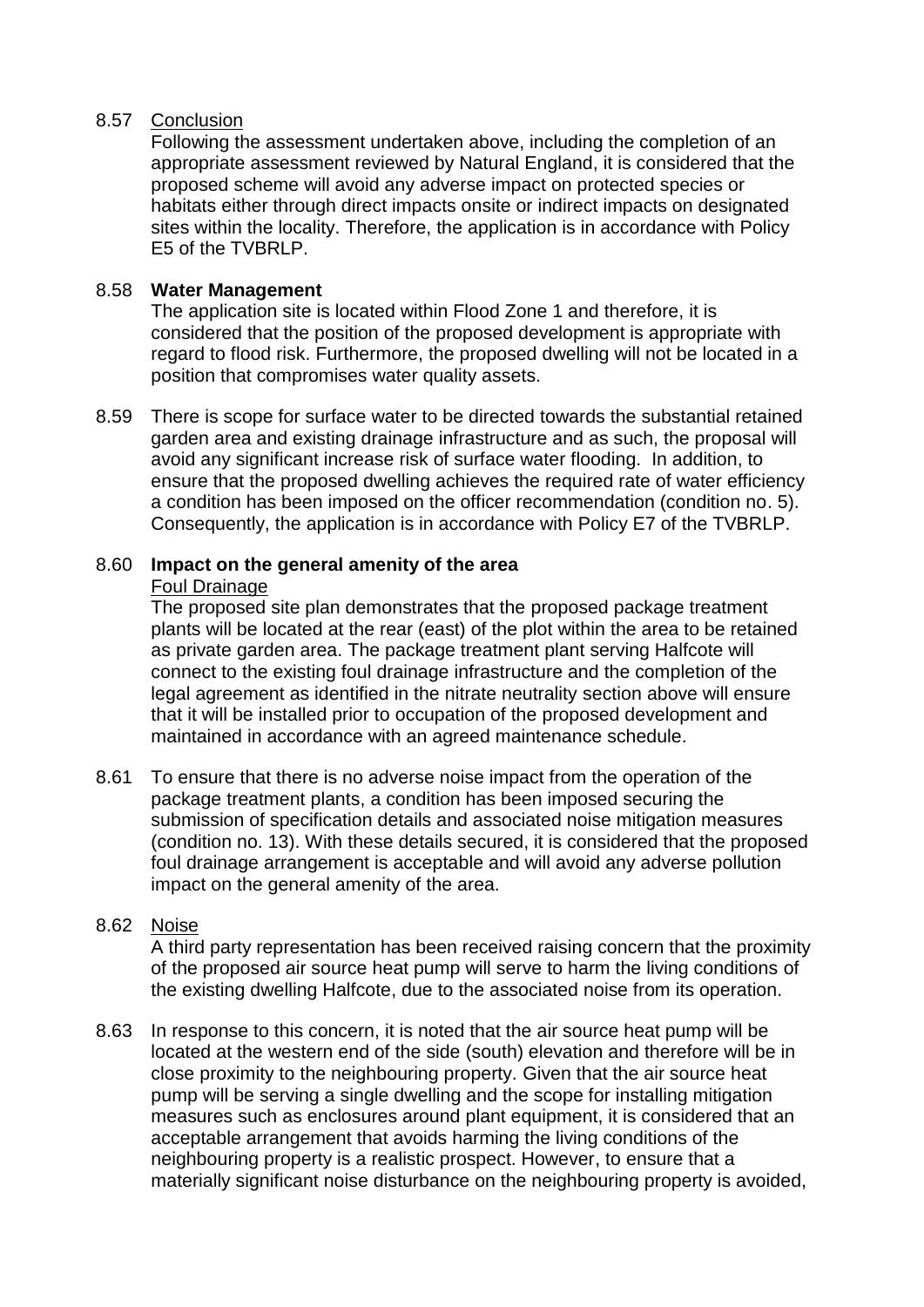it is considered necessary to impose a condition securing the submission of the manufacturer's specification details and any associated noise mitigation measures to be implemented (condition no. 12).

#### 8.64 Construction hours

The request from the Environmental Protection officer for the imposition of a condition securing the restriction of working hours is noted, but given that the scale of development proposed is a single dwelling it is not considered that such a limitation is necessary.

8.65 After undertaking the above assessment, it is considered that the proposed scheme will avoid any materially significant adverse impact on the general amenity of the area and as a result, the application is in accordance with Policy E8 of the TVBRLP.

### 8.66 **Highways**

### Access

The proposed scheme will utilise the existing vehicular access onto Danes Road that currently serves the existing dwelling Halfcote. No alterations are proposed to access itself and it is not considered that the level of vehicle trips generated by a single additional dwelling will be materially significant within the context of the local road network. Therefore, it is considered that the proposed access arrangement is acceptable and will avoid any harm to highway safety.

### 8.67 Parking

The submitted site plan demonstrates the allocation of a parking area between the side (north) elevation of the proposed dwelling and the shared boundary with the neighbouring property known Glenhaven. This parking area is sufficient to accommodate the parking of 3 vehicles onsite in a tandem arrangement with the driveway area adjacent to the proposed front (west) elevation available for onsite manoeuvring.

- 8.68 With regard to the potential impact on the parking capacity serving Halfcote, the existing driveway section adjacent to the front (north) elevation will remain available for the parking of 3 vehicles onsite.
- 8.69 It is noted that third party representations have raised concern that the retained driveway area is not sufficient to allow for the turning of vehicles onsite and the potential highway safety impact on Danes Road. However, whilst it is acknowledged that a vehicle tracking diagram has not been provided, given the substantial driveway area allocated to be retained at the front of the plot it is considered that the proposal will allow for the onsite manoeuvring of vehicles to ensure that they leave the application site in a forward gear. To ensure that the proposed parking and driveway areas as shown on the submitted plans are delivered and remain available for the parking of vehicles, a condition has been imposed (condition no. 11).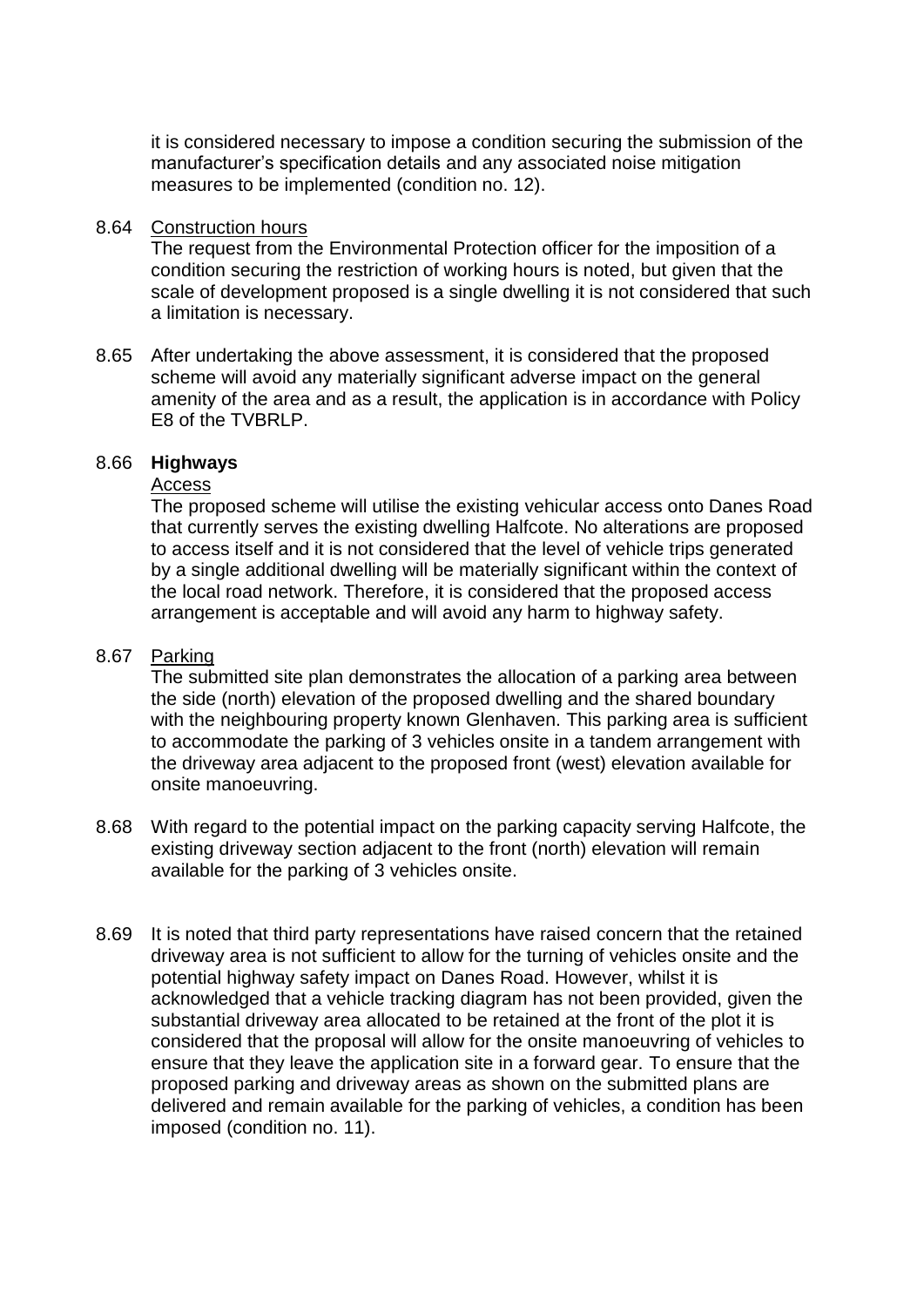- 8.70 The sharing of the vehicular access between the existing property Halfcote and the proposed dwelling will result in a degree of onsite management between the occupants of the two properties, but this is not considered an unusual arrangement for residential development sharing the same vehicular access. As a result it is considered that the onsite parking provision and arrangement is acceptable and in accordance with the minimum parking standards set out in Annexe G and Policy T2 of the TVBRLP.
- 8.71 Following the assessment undertaken above, it is considered that the proposed scheme will avoid any adverse impact on the highway safety of the local road network and therefore, the application is in accordance with Policy T1 of the TVBRLP.

### 8.72 **Other matters**

Third party representations have raised concern that the proposal will serve as a precedent for future planning applications but each individual application is assessed on its own merits and therefore, this is not a material consideration. In addition, concern has also been raised with regard to the quality of the submitted 3D visualisation drawings and the portrayal of the proposal in relation to Halfcote. However the submitted 3D drawings are only indicative of the proposed development and it is considered that the submitted information is sufficient to assess the planning application which has also included a site visit undertaken by the planning officer.

### 9.0 **CONCLUSION**

- 9.1 The proposal is considered acceptable and in accordance with the policies of the TVBRLP, therefore the recommendation is for permission.
- 9.2 This recommendation is subject to the completion of a legal agreement to secure the management of the proposed nutrient neutrality mitigation in perpetuity. Securing these mitigation measures will ensure that the proposed development does not adversely impact the Solent and Southampton Water SPA.

### 10.0 **RECOMMENDATION**

**Delegate to the Head of Planning and Building for the following:**

 **the completion of a legal agreement to secure the installation and ongoing maintenance of the package treatment plant, to ensure the development achieves nutrient neutrality** 

**then PERMISSION subject to:**

- **1. The development hereby permitted shall be begun within three years from the date of this permission. Reason: To comply with the provision of Section 91 of the Town and Country Planning Act 1990 as amended by Section 51 of the Planning and Compulsory Purchase Act 2004.**
- **2. The development hereby permitted shall not be carried out except in complete accordance with the details shown on the submitted plans: Site Location Plan (8106/P01 Rev A) Proposed Site and Block Plan (8106 P03 Rev C) Proposed Ground Floor Plan (8106 P04 Rev B)**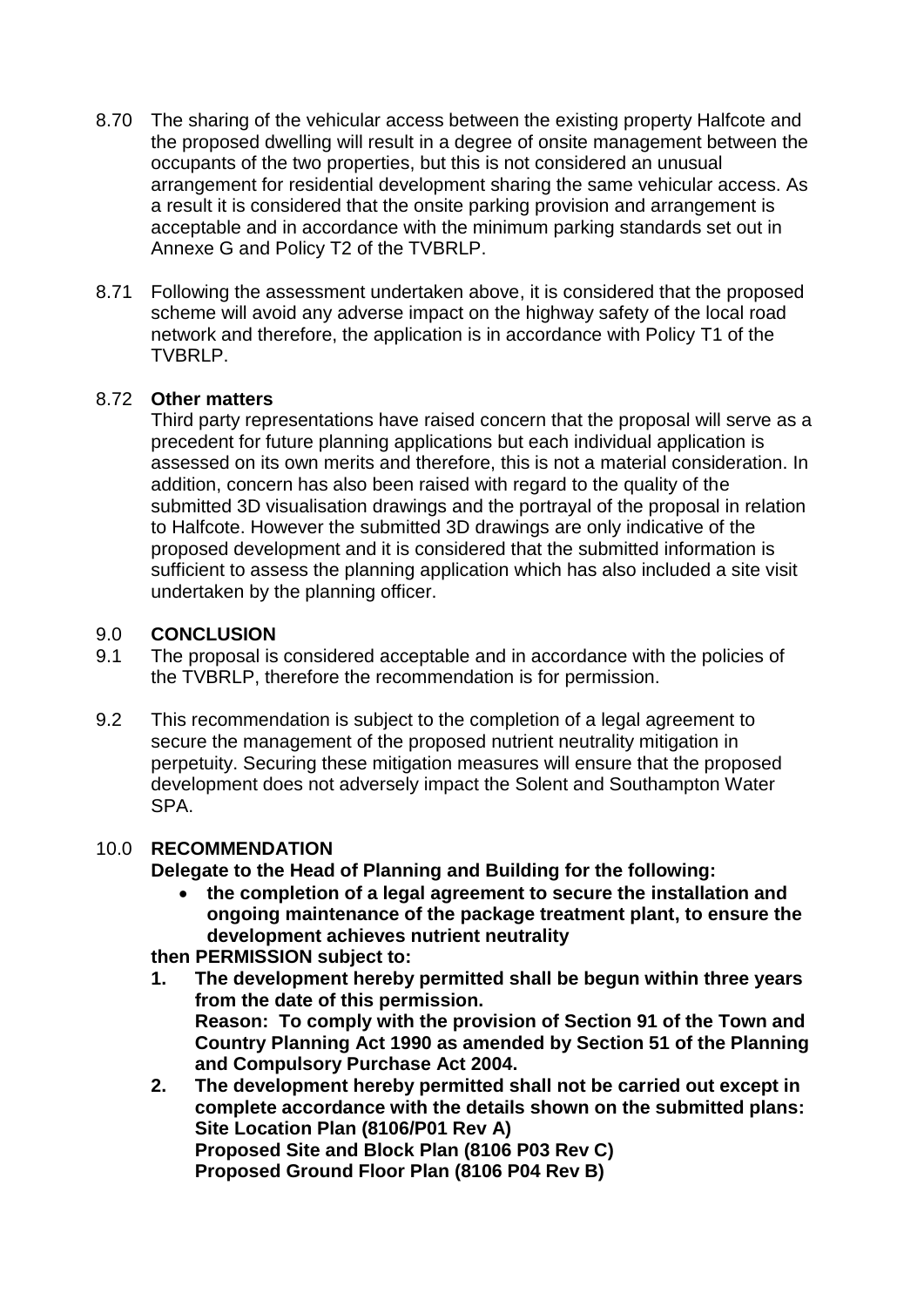**Proposed First Floor Plan (8106 P05 Rev C) Proposed Roof Plan (8106 P06 Rev D) Proposed Sections (8106 P10 Rev D) Proposed Front and Rear Elevations (8106 P07 Rev B) Proposed Side Elevations (8106 P08 Rev E) Tree Protection Plan (TM: 836-02) Reason: For the avoidance of doubt and in the interests of proper planning.**

**3. The development hereby permitted shall be undertaken in full accordance with the provisions set out within the TP Marsh Consultancy Arboricultural Impact Appraisal and Method Statement dated June 2021 and its associated tree protection plan (reference TM-863-02).**

**Reason: To ensure the enhancement of the development by the retention of existing trees and natural features during the construction phase in accordance with Policy E2 of the Test Valley Borough Revised Local Plan (2016).**

**4. Tree protective measures installed (in accordance with the tree protection condition) shall be maintained and retained for the full duration of works or until such time as agreed in writing with the Local Planning Authority. No activities, nor material storage, nor placement of site huts or other equipment what-so-ever shall take place within the barrier.** 

**Reason: To ensure the avoidance of damage to existing trees and natural features during the construction phase in accordance with Policy E2 of the Test Valley Borough Revised Local Plan (2016).**

- **5. The development hereby permitted shall be designed and built to meet Regulation 36 2 (b) requirement of 110 litres/person/day water efficiency set out in part G2 of Building Regulations 2015. Reason: In the interests of improving water usage efficiency in accordance with Policy E7 of the Test Valley Borough Revised Local Plan (2016).**
- **6. The development hereby permitted shall proceed in accordance with the measures set out in Section 4.0 'Discussion' of the Halfcote, Danes Road, Awbridge, Ecological Impact Assessment (4 Woods Ecology, July 2021), unless varied by a European Protected Species (EPS) license issued by Natural England. Thereafter, the replacement bat roost features and enhancements shall be permanently maintained and retained in accordance with the approved details. Reason: To ensure the favourable conservation status of bats and other protected species in accordance with Policy E5 of the Test Valley Revised Local Plan (2016).**
- **7. Prior to the commencement of development plans and cross sections of the existing and proposed ground levels of the development and boundaries of the application site, including details of the height of the ground floor slab and damp proof course level, shall be submitted to and approved by the Local Planning Authority. Development shall be undertaken in accordance with the approved details.**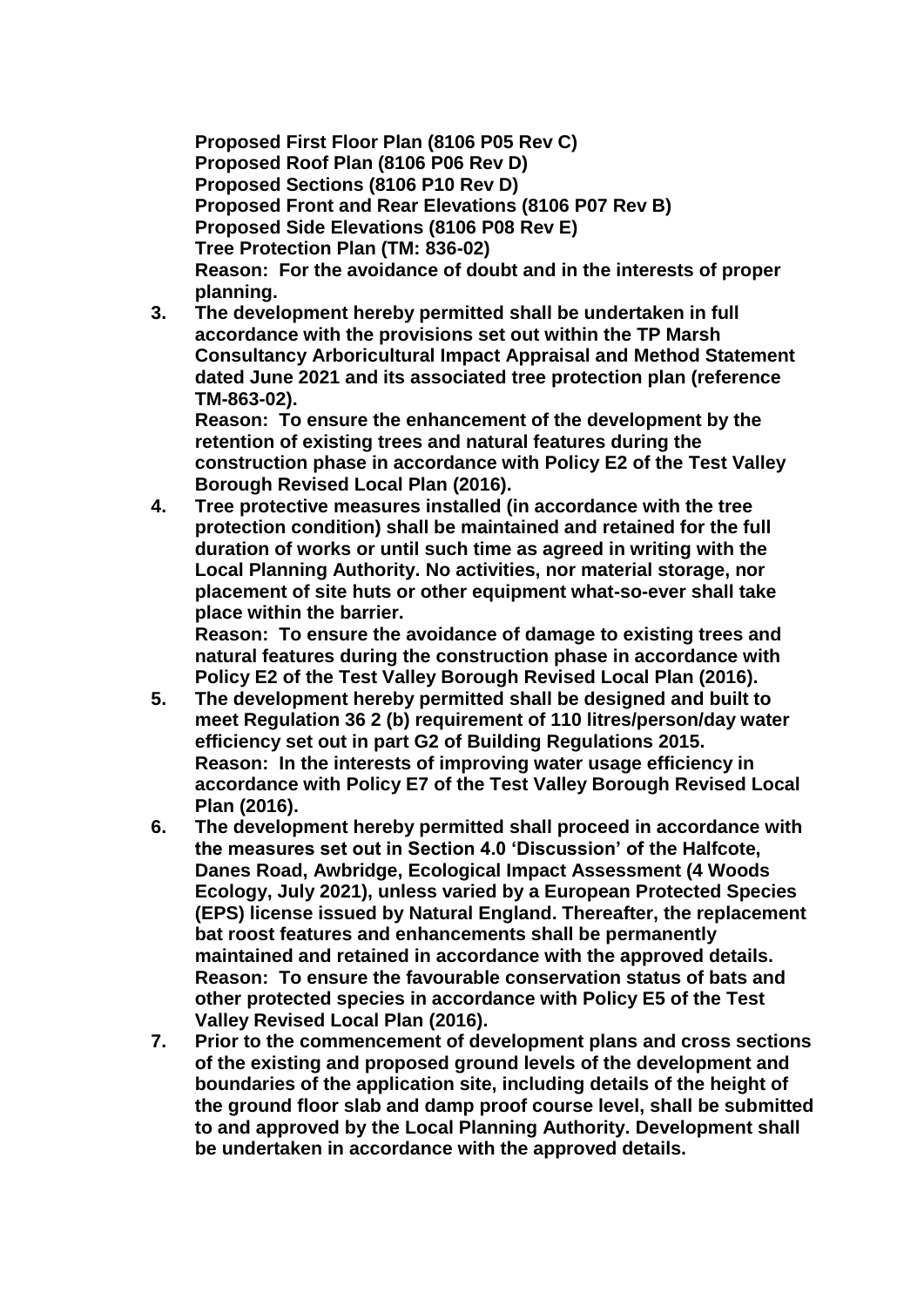**Reason: To ensure satisfactory relationship between the new development and the adjacent buildings, amenity areas and trees in accordance with Policies E1 and E2 of the Test Valley Borough Revised Local Plan (2016).**

**8. No development shall take place above DPC level of the development hereby permitted until samples and details of the materials to be used in the construction of all external surfaces hereby permitted have been submitted to and approved in writing by the Local Planning Authority. Development shall be carried out in accordance with the approved details.**

**Reason: To ensure the development would integrate, respect and complement the character of the area in accordance with Policy E1 of the Test Valley Borough Revised Local Plan (2016).**

- **9. No development shall take place above DPC level of the development hereby permitted until full details of hard and soft landscape works have been submitted and approved. Details shall include:** 
	- **(i) planting plans;**
	- **(ii) written specifications (including cultivation and other operations associated with plant and grass establishment);**
	- **(iii) schedules of plants, noting species, plant sizes and proposed numbers/densities;**
	- **(iv) hard surfacing materials.**

**The landscape works shall be carried out in accordance with the approved details.**

**Reason: To enable the development to respect, complement and positively integrate into the character of the area in accordance with Policies E1 and E2 of the Test Valley Borough Revised Local Plan (2016).**

- **10. No development shall take place above DPC level of the development hereby permitted until a schedule of landscape implementation and maintenance for a minimum period of 5 years has been submitted to and approved in writing by the Local Planning Authority. The schedule shall include details of the arrangements for the phasing of the implementation and ongoing maintenance during that period in accordance with appropriate British Standards or other recognised codes of practise. Development shall be carried out in accordance with the approved schedule. Any trees or planting that are removed, die or become, in the opinion of the Local Planning Authority, seriously damaged or defective within this period, shall be replaced before the end of the current or first available planting season following the failure, removal or damage of the planting. Reason: To enable the development to respect, complement and positively integrate into the character of the area in accordance with Policies E1 and E2 of the Test Valley Borough Revised Local Plan (2016).**
- **11. The development hereby approved shall not be occupied until 3 car and 2 cycle parking spaces and the associated driveway area, have been provided in accordance with the approved plans. The areas of land so provided shall be retained at all times for this purpose.**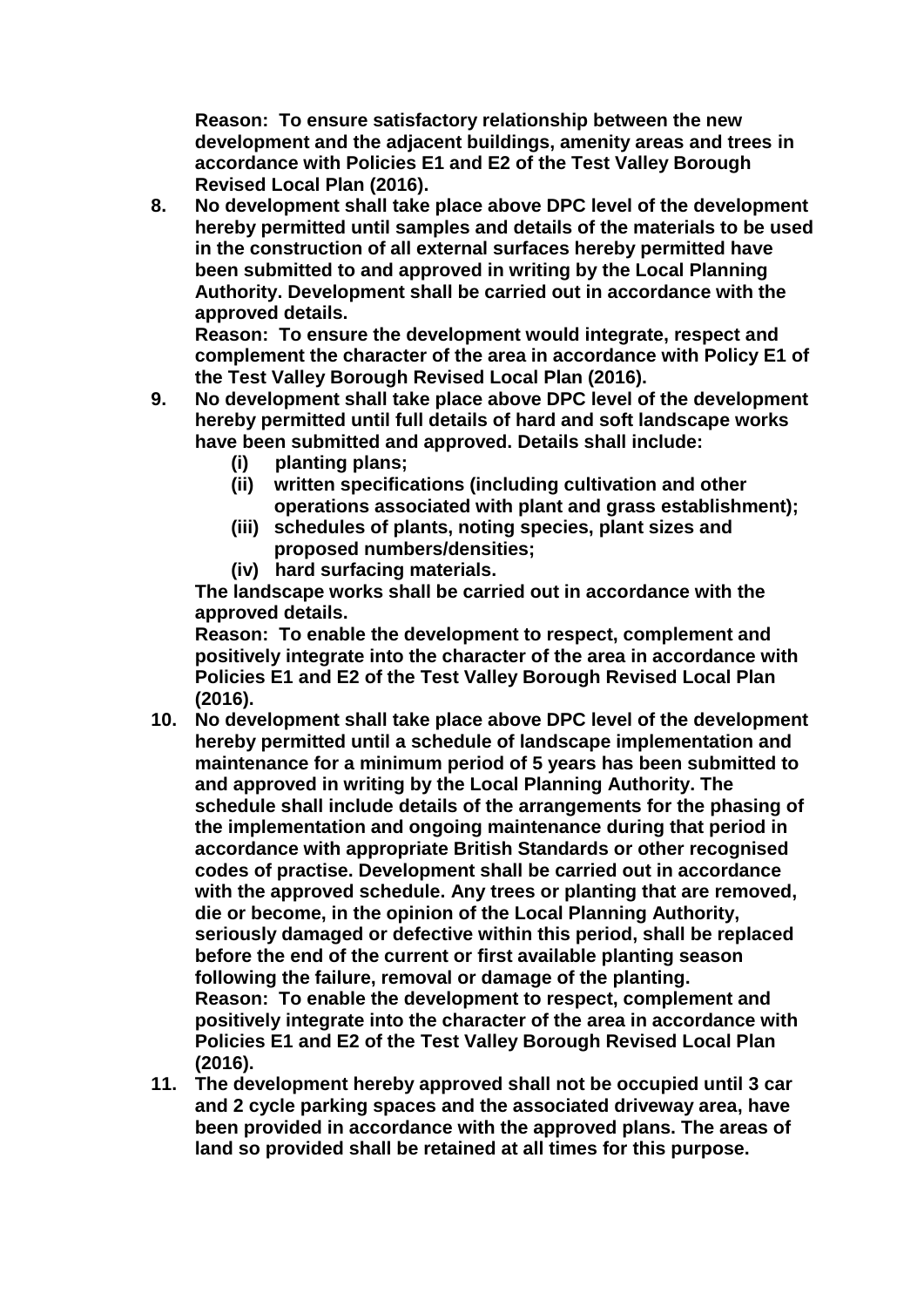**Reason: To ensure sufficient off-street parking has been provided in accordance with Policy T2 of the Test Valley Borough Revised Local Plan (2016) and in the interest of highway safety in accordance with Policy T1 of the Test Valley Borough Revised Local Plan (2016).**

- **12. Prior to occupation of the development hereby approved, specification details of air source heat pump to be installed and acoustic measures to be installed as mitigation for its shall be submitted to and approved in writing by the Local Planning Authority. Any measures required by the Local Planning Authority to reduce noise from the package treatment plant shall be completed prior to the plant being brought into use and retained thereafter unless otherwise agreed in writing by the Local Planning Authority. Reason: To protect the amenity of the adjoining occupiers in accordance with Policy LHW4 of the Test Valley Borough Revised Local Plan (2016).**
- **13. Prior to occupation of the development hereby approved, details of the acoustic measures to be installed as mitigation for the operation of the package treatment plant and shall be submitted to and approved in writing by the Local Planning Authority. Any measures required by the local planning authority to reduce noise from the package treatment plant shall be completed prior to the plant being brought into use and retained thereafter unless otherwise agreed in writing by the Local Planning Authority.**

**Reason: To protect the amenity of the adjoining occupiers in accordance with Policy LHW4 of the Test Valley Borough Revised Local Plan (2016).**

**14. No external lighting shall be installed until details have been submitted to and approved in writing by the Local Planning Authority. The details shall include plans and details sufficient to show the location, type, specification, luminance and angle of illumination of all lights/luminaires. The external lighting shall be installed in accordance with the approved details.**

**Reason: To ensure the favourable conservation status of bats in accordance with Policy E5 of the Test Valley Borough Revised Local Plan (2016).**

**15. The first floor windows on the side (north) elevation of the development hereby permitted shall be fitted with obscure glazing and shall be non-opening, unless the parts of the windows which can be opened are more than 1.7 metres above the finished floor level of the room that the windows serve. The windows shall thereafter be retained as such at all times unless otherwise agreed in writing by the Local Planning Authority.**

**Reason: To protect the amenity and privacy of the adjoining occupiers in accordance with Test Valley Borough Revised Local Plan (2016) Policy LWH4.**